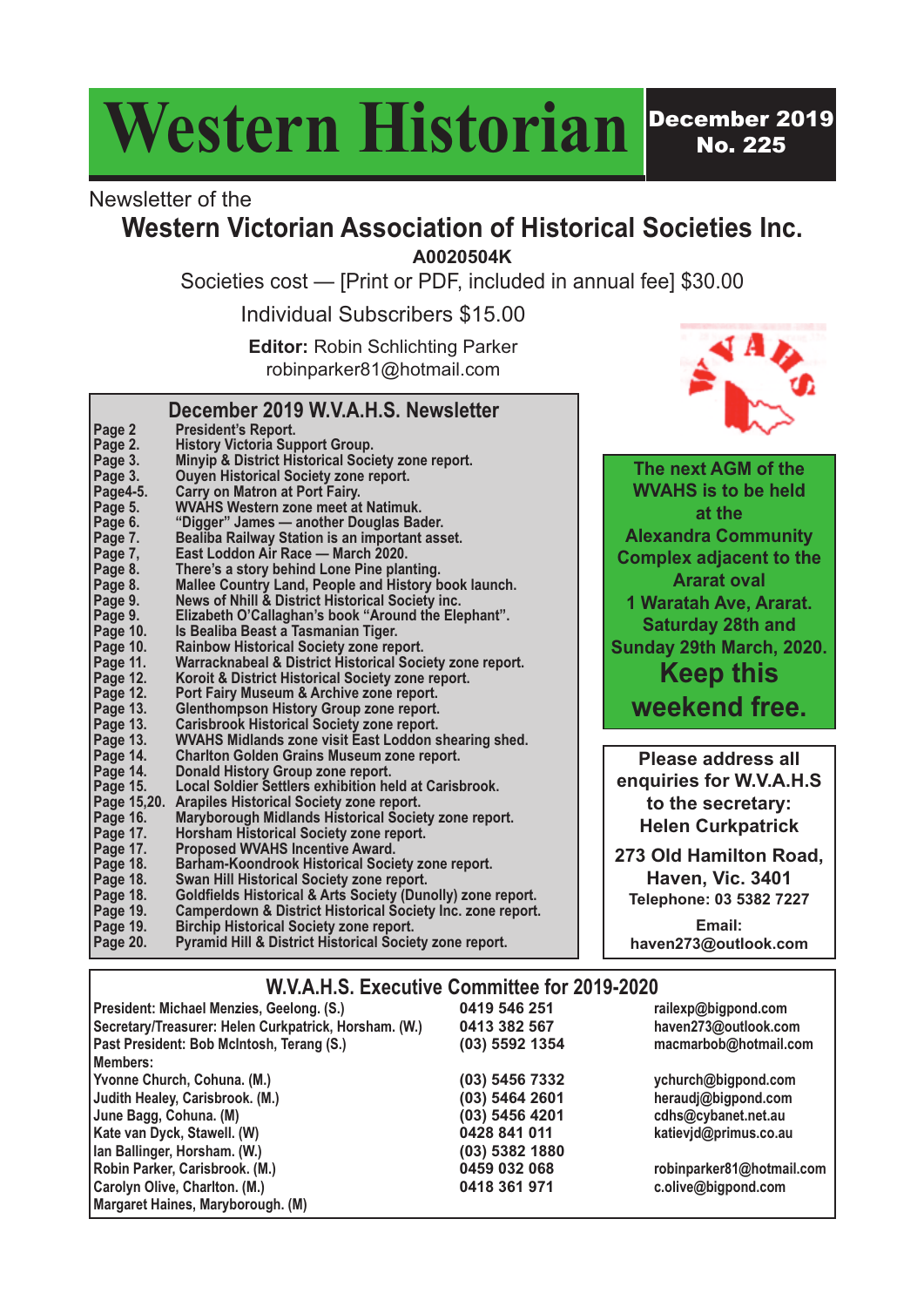| Our member groups are:- |                     |                              |                   |
|-------------------------|---------------------|------------------------------|-------------------|
| <b>Arapiles</b>         | <b>Ararat</b>       | <b>Ararat Rail Heritage</b>  | <b>Balmoral</b>   |
| Barham/Koondrook        | <b>Birchip</b>      | <b>Boort</b>                 | Camperdown        |
| <b>Carisbrook</b>       | <b>Casterton</b>    | <b>Charlton</b>              | Cohuna            |
| Colac                   | <b>Coleraine</b>    | <b>Dimboola</b>              | <b>Donald</b>     |
| Derrinallum/Lismore     | <b>Dunkeld</b>      | <b>East Loddon (Mitiamo)</b> | <b>Edenhope</b>   |
| <b>Geelong S/W/Rail</b> | <b>Glenthompson</b> | <b>Goldfields (Dunolly)</b>  | <b>Halls Gap</b>  |
| <b>Heytesbury</b>       | <b>Horsham</b>      | Hopetoun                     | Inglewood         |
| Kerang                  | Koroit              | Maryborough                  | <b>Minyip</b>     |
| Mortlake                | <b>Nullawil</b>     | Ouyen                        | <b>Port Fairy</b> |
| <b>IPortland</b>        | <b>Pyramid Hill</b> | <b>Rainbow</b>               | <b>St. Arnaud</b> |
| <b>Stawell</b>          | <b>Swan Hill</b>    | Terang                       | Warracknabeal     |
| Warrnambool             | Woolsthorpe         |                              |                   |

**Note:** Send me your report [to fit half page ONLY] Word documents only, photographs .jpg (Straight emails can't be edited into the Western Historian either becomes unco-ordinated paragraphs)

For the couple of societies who don't have email — send a hard copy to the Secretary, Western Historian, 273 Old Hamilton Road, Haven, Victoria 3401.

Long reports may have to be edited to fit the space and therefore not contain what you consider to be relevant to your society.

## **Western Victorian Association of Historical Societies Inc. President's Post.**

Despite some fairly heavy work commitments during recent months it was great to attend all three of the spring round of Zone Meetings (although I only just got to Derrinallum.)

The Wimmera Zone meeting at Natimuk on Sunday 22 September was well attended. The Museum and neat main street, with many old buildings, provided in-<br>teresting viewing after the meeting. A side benefit of my<br>visit was being able to investigate some of the local railway remains as part of planning a tour late next year to follow the former railways from Horsham to Natimuk, Goroke and Carpolac, then south from Natimuk East via Balmoral and Cavendish to Hamilton.

The Southern Zone meeting at Derrinallum on Sunday 20 October was again well attended. A visit to Mount Elephant and its fairly new information centre

## **History Victoria Support Group**

The History Victoria Support Group (HVSG) is a committee of the RHSV.

The HVSG committee includes representatives from rural, regional and metropolitan societies.

With their extensive operational and practical experience — the committee are able to provide advice and assistance on a wide range of topic relevant to historical societies and museums

*These include: Increasing membership of societies. Preparing grant applications. Publicising your society — newsletters, brochures, booklets, calendars etc. Collection management. Computer cataloguing.*

was a great conclusion — complete with a talk about aspects of the ancient and more recent history of the Mount and district.

The Midland Zone meeting at Serpentine on Satur-<br>day 26 October was also well attended. A bus trip to nearby East Loddon Station to view the huge brick Wool Shed was fascinating and shows what a private owner with some enthusiasm and interest in maintain-

ing and using an old building can do.<br>Congratulations to all for organising such great gath-<br>erings and participating. See you at the next round in autumn 2020. Best wishes to all for Christmas and the New Year.

> *Michael Menzies President.*

#### *Indexing.*

*Storage and collection materials. Display techniques. Copyright.*

*Insurance and incorporation.*

#### *Local history research on the internet and website design and maintenance.*

The HVSG holds events throughout the year in both Melbourne and Regional locations.

Check the RHVS website for resources and presentations on these topics.

**https://www.historyvictoria.org.au Email: office@historyvictoria.org.au Phone: 03 9326 9288**

*Articles wanted of interest from your local area for future newsletters*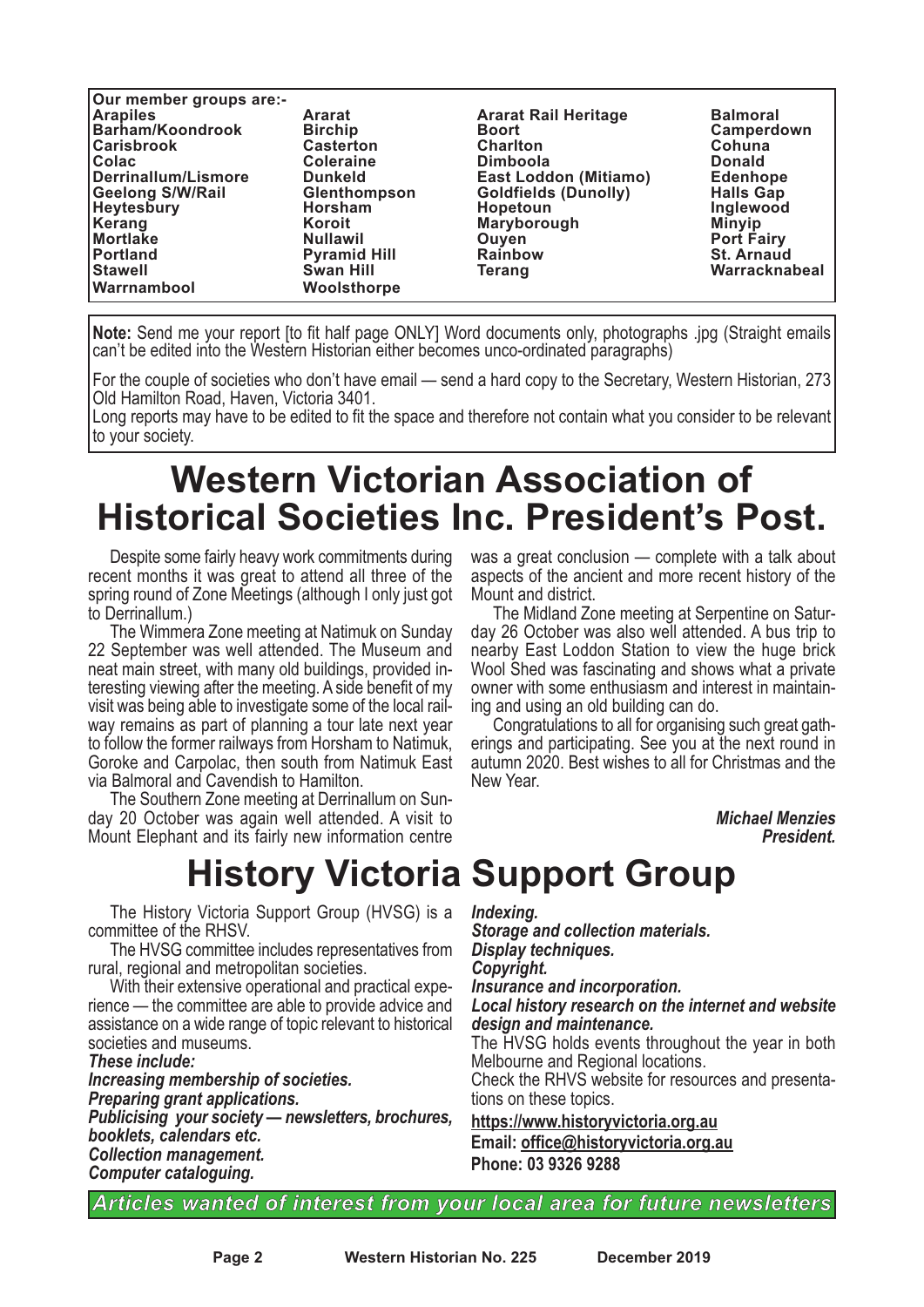## **Minyip & District Historical Society report**

Firstly our apologies for our non-attendance at the Natimuk meeting. We wish you a very good meeting.

A couple who have been very committed to the society have moved from the area and are now living at Moolap.

Joy & Owen King have moved and we miss the input that they have given to the Society over many years. Both have held Executive positions in the Society and Joy particularly was very involved in the preservation about Minyip and district.

We have several projects on the go now and one involves students at three schools within the old Dunmunkle Shire. Students at Marnoo, Minyip and Rupa- nyup Primary Schools have been asked to write an

article for <sup>a</sup> "Historical Project". The Society received <sup>a</sup> grant from the Yarriambiack Shire which we have now made into a Perpetual Trophy which any student from representing their school can

win with an essay/story about history of their area. The school will keep the trophy for that year and the students will receive book vouchers as their prize. The interest from the Head teachers at the three schools has been tremendous. It has not been stipulated what they can write about — family history, history of <sup>a</sup> build- ing, history of an old car, history about an organisation whatever. The judging will take place after the Septem-

ber holidays and we are looking forward to seeing what the children write about.

Some months ago one delightful student ap-<br>proached one of our members to help her with her fam-<br>ily tree. I wonder if she will write about that.<br>This sparked the interest of our member and he has<br>now researched and comple

Wood, Liston, White and Boschen family trees. The families have been delighted with the results. Some fine tuning needs to be done on some but the information given is remarkable. More will come.

The Society together with the Lions Club of Minyip, are organising a "Flowers for Fuel" garden day in November. As you may know BP no longer services the fuel situation in the town. So this is our way of helping to put some finance into the project. The Minyip community needs to raise a sizeable amount of money — I am pleased to say that there seems to be some light at the end of the tunnel.

Our President Diane is working to digitize our records onto the computer. So far she is up to "F" in the document family file and has finished the photos from the top draw of the photo file. This is all family photos.

Once again we will conduct a Cemetery Walk at our October meeting. The topic this year is Tragedies and Stories.

## **Ouyen Historical Society zone report**

Apologies from Ouyen — Our best wishes to Natimuk and all other member groups.

Today I will be meeting with Sue Thompson (Lilydale Historical Society) from the History Victoria Support Group at Ouyen. Earlier this year I contacted the History Victoria Support Group looking for direction and support. It was good to be able to speak openly and honestly to Alleyne Hockley Co-ordinator of the RHSV Support Group.

As our active volunteer numbers were down to three at the start of the year it seemed we would not be able to continue opening every Friday. Articles in the local paper and on Facebook attracted another three volunteers so we have managed to continue to open to the public on Fridays 9.30am to 4pm

This year the Centre celebrates 30 years since moving into the Ouyen Courthouse following its closure in 1989. The History Centre, first established in 1984 as part of Victoria's 150<sup>th</sup> Celebrations.

The Centre is popular as a meeting place for family and school reunions. Another High School reunion (years 1968-1973) is planned for 2 November when memorabilia will be on display rekindling memories for those returning. .

Our Annual Meeting is at 11am on <sup>25</sup> October. Following the meeting there will be <sup>a</sup> guided tour of the Courthouse and a luncheon. Cr Helen Healy has indicated she will be attending.

In August we had a visit from Chris Cook and Helen Petschel (both members of the Red Cliffs Historical Society) who were seeking family history. It was good to catch up with like-minded people.

To further promote the Centre an empty Ouyen shop window has changing displays. Our latest theme is 'Remember….Schools of the Past' The official closing of Walpeup Primary School is on 5<sup>th</sup> October.

On reflection the activities covered by our Centre are wide ranging and can be an important positive influence in our community. I believe having a recognized group in the community with knowledge of their districts local history is vital.

So keep up the good work everyone!

#### **Merle C. Pole (President)**

*As the editor of the Western Historian I am seeking articles on what is happening in your society or articles from your area of historical interest. Please contact Robin on robinparker81@hotmail.com or write to 21 Fraser Street, Maryborough, 3465. In word preferred and any photos in jpg format.*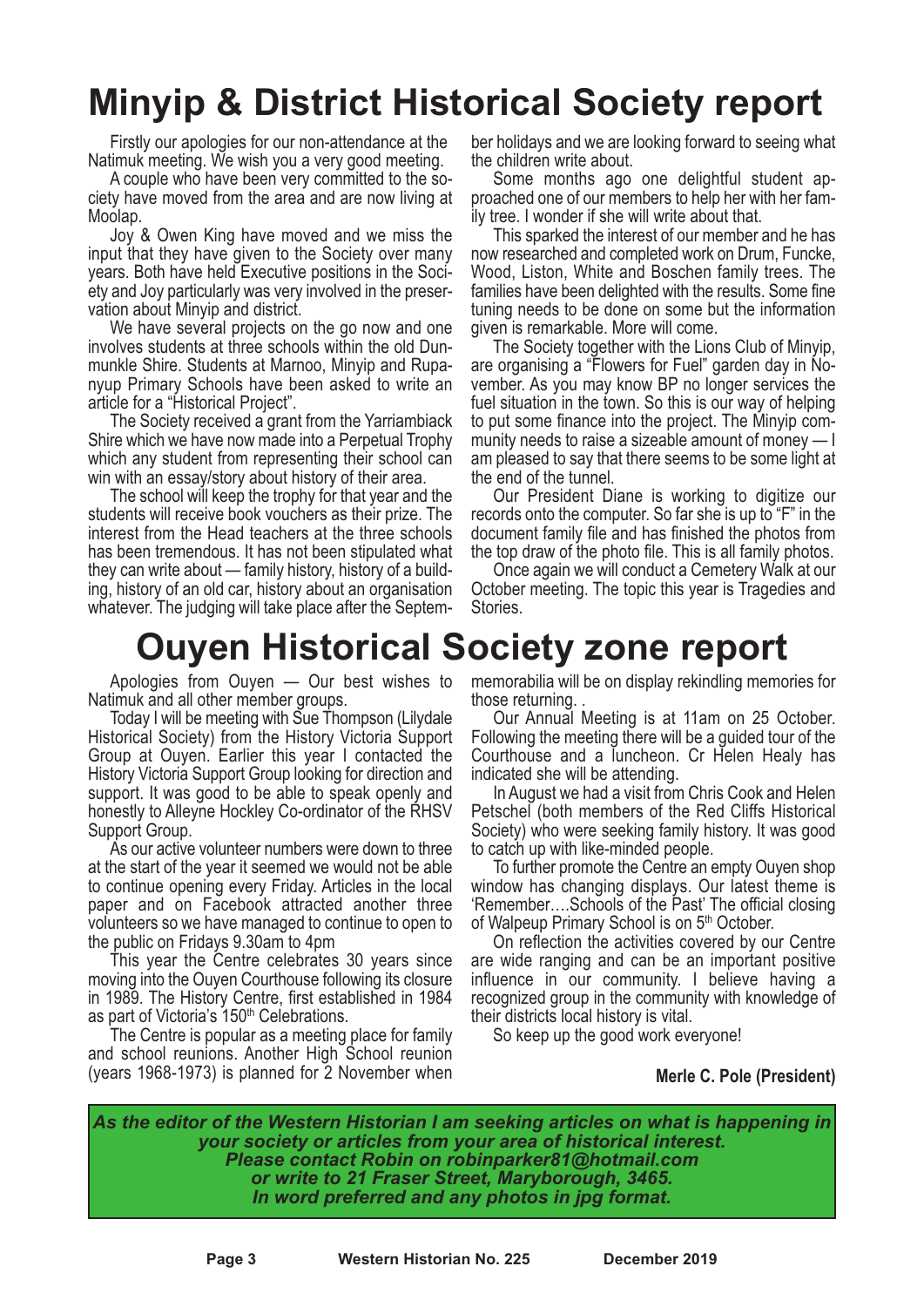## **Carry on Matron at Port Fairy**

**Our thanks for another contribution from Richard Patterson. He has been looking at records from the Port Fairy Hospital.**

In July 1919 when Jane Ann Burtchaell resigned as Matron of the Port Fairy Hospital, she had been in the position for some thirty years. She had joined the Hospital in 1889 under an arrangement where she and her husband David had been jointly employed as Matron and Master. They had just one person to assist them (a servant who did the cleaning and scrubbing.) This meant that Matron Burtchaell nursed the inmates, did the laundry and carried out all the cooking.

When a Victorian Royal Commission on Charitable Institutions visited Port Fairy in 1891 David Burtchaell

told the Commissioners that he did not think it incompatible with his wife's position that she should also act as cook saying 'At present she is quite satisfied, considering the funds of the institution; they have not much money'. He added that 'If the Institution could afford it she would like a change but she does not press for it at present'. Jane Burtchaell was not asked to give evidence.

By the time Matron Burtchaell left Port Fairy her husband had been dead for twelve years and the Hospital employed four nurses, a cook and a washerwoman and was still desperately short of money. It was also "blessed" with an accident-prone committee that had no ability to manage its way out of 'chaos' (its own description).

At the start of 1919 Peter McBeth had been President of the Hospital for eleven years and L.W. Earle was Secretary and Collector for fifteen years. Early in 1919 Earle resigned and moved away from Port Fairy soon being pursued by a letter from his successor threatening legal action if he did not explain a deficiency in the Old Age Pension fund of £6-8s. The denouncement of this intriguing matter was not recorded. The Medical Superintendent then resigned followed by Peter McBeth and Matron Burtchaell who had to attend to 'family matters requiring her presence in the homeland' — Tipperary.

An advertisement for a replacement Matron elicited just two applications and Miss A. M. Simpson of Wagga Hospital was appointed. In November 1919 the minutes of the Committee show that the new Medical Superintendent (Dr. Hartridge) submitted a report on Matron Simpson's 'conduct' that resulted in her being asked to leave the hospital within 24 hours. Her offence was never explained. The Gazette merely commenting that 'The institution appears to be very unfortunate of late'.

While these events were taking place, the idea of reducing the nursing staff from four to three was seri-



**Port Fairy Hospital and Asylum c1870.**

ously canvassed but dropped when Committee members were reminded that the nurses were struggling with an influenza epidemic! The Building Committee came up with the idea of selling the Stack Ward but then decided against it because 'the ward was a memorial to the late Father Stack' who in 1877, had left the Hospital £1000 in his will. Other money-saving ideas included closing the hospital altogether and persuading the Government that the Benevolent patients should be accommodated elsewhere.

In December 1919 a Miss Armstrong was appointed Matron but she resigned two months later. The turnover of employees was constant and it is likely that there were calls on the Matron's time day and night because of the lack of experienced staff. The Committee, meanwhile, was entirely reactive and had no plan for securing and retaining medical staff. Moreover when the Secretary N. Guyett resigned in January 1920 (because his 'private work did not allow him sufficient time to attend to the needs of the Hospital)' the Committee set about appointing his successor at twice the salary it had been paying its Matrons.

In some desperation the Committee decided to revert to the idea of appointing a married couple as Master and Matron but had just one application from a Mr. and Mrs Wilson of Sunshine who were appointed. Mrs. Wilson being offered the position of Matron sight un-<br>seen — but resigned just five months later.<br>During the next two-and-a-half years another four

Matrons came and went: Teresa Fulton — a Kirkstall native who had trained at the hospital and spent much of World War I nursing in India; Rosa Snodgrass; May

Alphonsus Boland and Miss M. McIntyre. When the Committee appointed Matron McLay in April 1923. The Gazette referred to her as a 'courteous, capable and kind lady'. But Matron McLay lasted just three months before she, too, was on her way — no doubt glad to be rid of the worry of the constant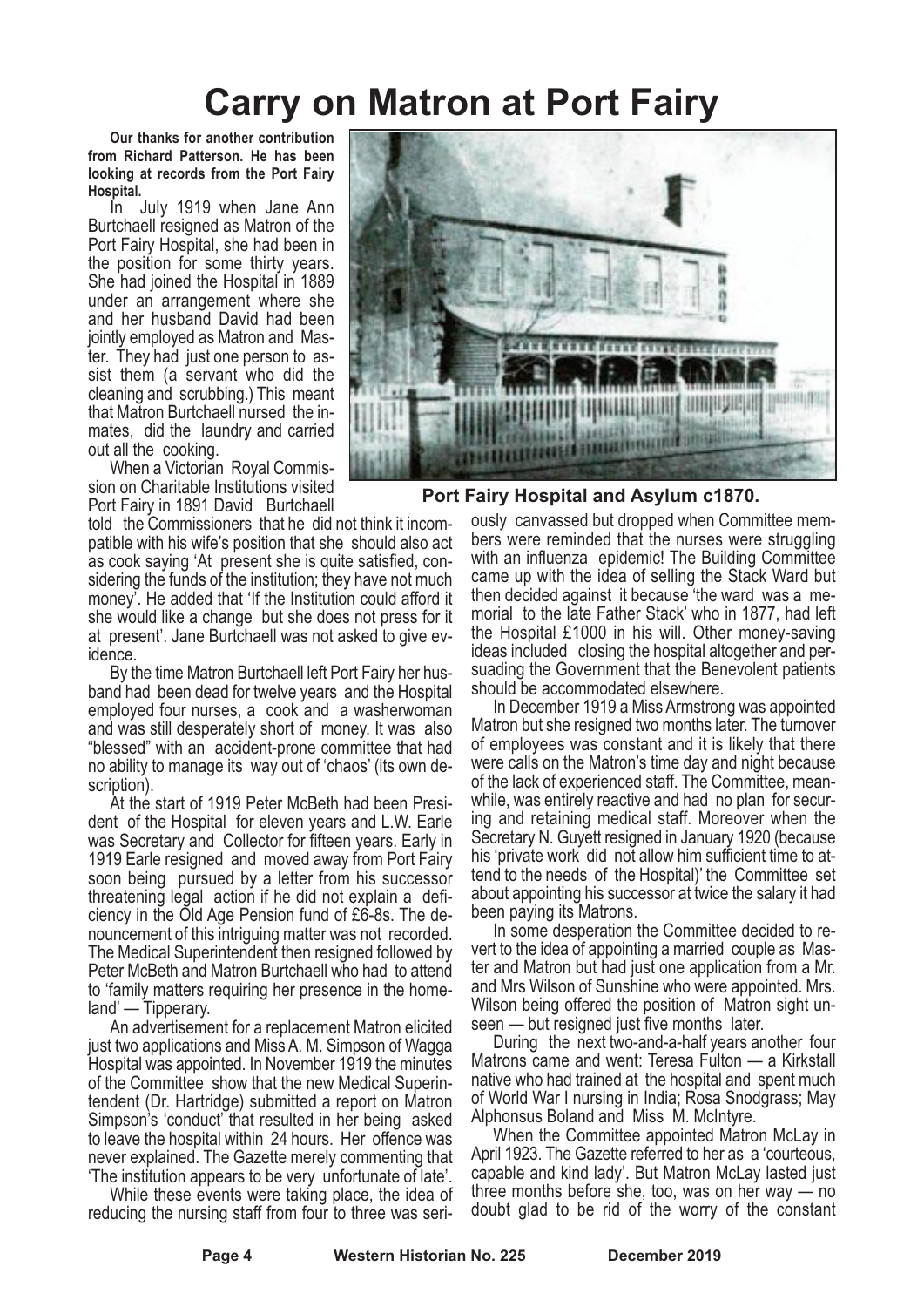turnover of nurses, probationers and domestic staff along with the inability of the Committee to make even the simplest decisions quickly. She was succeeded by Miss Kinsey who is memorialised in the Committee's

Minutes as follows: 'The House Committee appointed Matron Kinsey who took charge on the June 29. Since taking charge Matron Kinsey has done excellent work. She has brought order out of chaos, has had the institution thor- oughly cleansed and taken <sup>a</sup> firm grip on all its activi- ties in all departments and though the nursing staff is very short-handed (she ought to have the aid of a staff nurse) and a pupil nurse she has done more than her share in attending the patients. I regret to have to repart that Matron Kinsey has sent in her resignation.'

Matron Kinsey lasted a bare fortnight! As in all instances where the Committee did not actively seek to dismiss the Matron, no apparent attempt was made to persuade her to stay.

She was succeeded by Bessie Stewart who was Matron from August 1923 until December 1924 and then by Lena Josephine Lyons (who had been born in Port Fairy and served in the World War) and held the position of Matron from December 1924 until October 1927. But her tenure was not altogether happy. When in September 1926 she applied for two months holiday, (having had no break for 22 months.) Robert Stephen a member of the Committee moved that 'in future all hands at the hospital be made to take their holiday each year or forfeit same — which was agreed by all present'! The idea that the Matron was regarded as just another 'Hand' speaks volumes as does the idea that working in wretched circumstances without a holiday for almost two years should merit punishment.

In September 1927 Matron Lyons was asked to do night duty because of the perennial staff shortage. She

refused and so was given one month's notice by the Committee. In the following month the President, T. H. Storey (a gents outfitter) said he 'was sorry she had not sent in her resignation and he was sorry she was going as he had always found her courteous and obliging and hoped we would get as good again'. The notion of 'cause and effect' was clearly a foreign one to some of these 'committeemen'.

Between November 1927 and January 1941 the Hospital had another six Matrons. These were Matron Kathleen Mary Scanlan who lasted over nine years but in September 1936 resigned; Matron Dorothy M. Jones who was effectively dismissed; Matron A. Short who lasted just six months; Matron E. M. Doyle, whose arrival on 29 October 1937 seems to have triggered the resignation of three nurses within a week; Matron F. McDonald; and Matron Gertrude O'Laughlin. A total of seventeen matrons had charge of the Hospital in just twenty-two years.

The Hospital's problems did not end there. In March 1947 four nurses resigned from the hospital simultaneously — triggering a crisis that saw most services sus-<br>pended. In June 1950 the Matron, Miss Scanlon, reported that the staff position was so bad that the hospital could take emergency and maternity cases only. By the following April Matron Scanlon was considering resignation on medical grounds because of the 'continual worry and work'.

Admittedly the nursing shortage was just then a national problem but Port Fairy had been struggling with it for over sixty years.

> **Article from the Port Fairy September newsletter.**

## **WVAHS Western zone meet at Natimuk**



**Arapiles Historical Society hosted a well attended WVAHS meeting of the Western zone on September 22. — Photo by Robin Parker**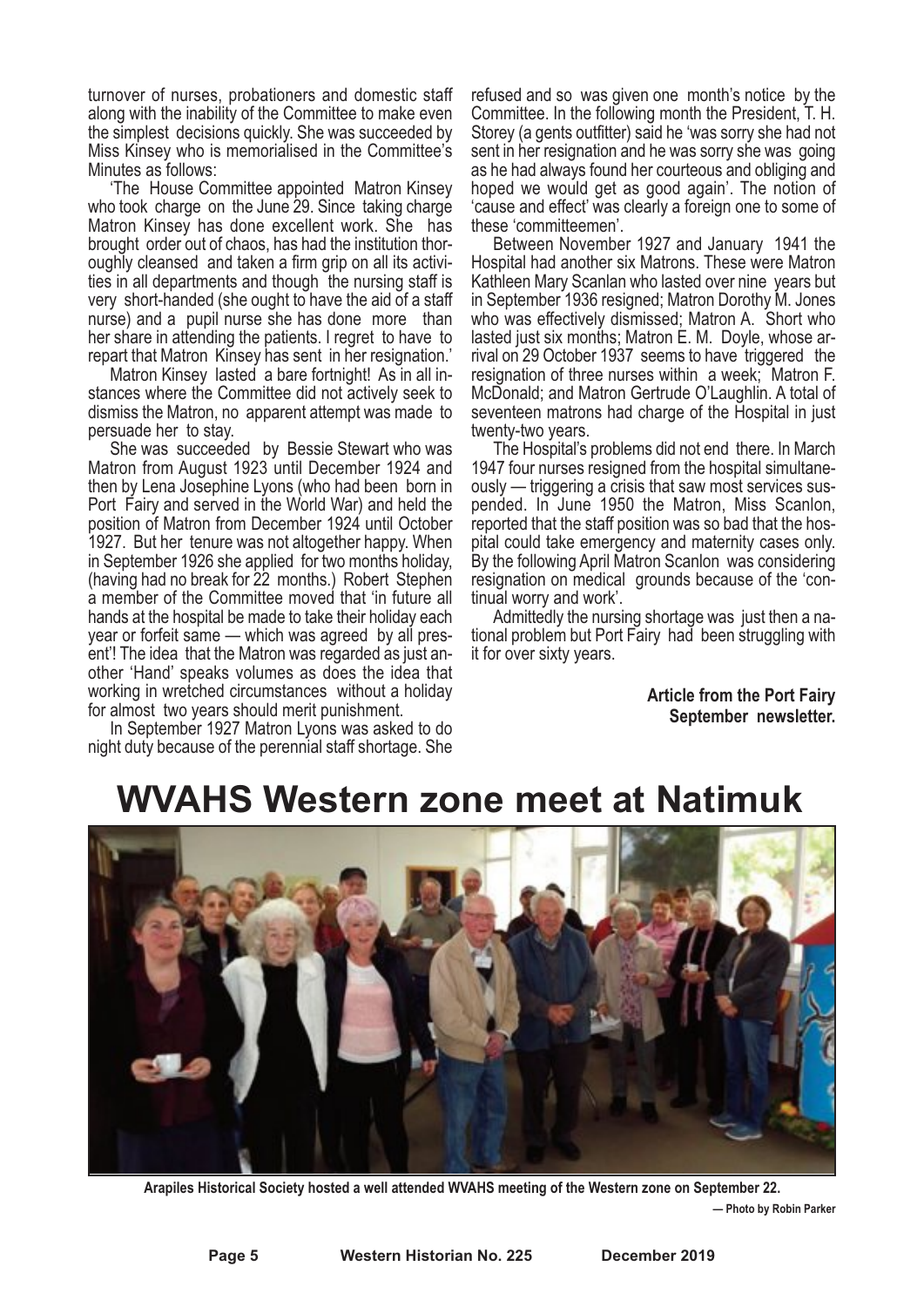## **"Digger" James another Douglas Bader**

#### *By Alan Dower, publicity officer,*

*Defence Department Directorate of Recruiting* Not even the saga of Douglas Bader can outclass

the long fight back of Australia's "Digger" James. He is <sup>a</sup> quietly-spoken hero from <sup>a</sup> country town who also has proved what enduring courage and a steadfast woman's faith in man can do.

The modesty of Major William Brian James, M.C. has hidden his soldier's struggles and triumphs since his feet were blasted off during a furious night battle in the Korean winter of 1952.

#### *Marched Back*

And it comes sharply into focus now only because he has marched – yes, marched back to Duntroon on metal feet to: be the Regimental Medical Officer for the Royal Military College that trained him as a first-class fighting leader 16 years ago.

Encourage others to believe that you "don't need toes to balance, walk, march or even dance."

Above all things he was voluntary coach for the stalwarts of Duntroon's Rugby team.

The inspiring story of this decorated "Man Who Fought Back" began in 1948 when, after being educated at the local high school he left home at Shepparton (Vic.) to become a Duntroon staff cadet.

He graduated there before Christmas 1951. He was about  $\overline{2}1$  and — he says — "not outstanding academically."

#### *Ruckman*

But he held the President's Cup for Australian Rules. He had been ruckman for the First, breakaway for the Rugby 15, captain of the tennis team and leader at broad and high jump and hop-step and jump.

During the night of November 7, 1952 Lieutenant James was in action with the 1<sup>st</sup> Battalion, Royal Aus-<br>tralian Regiment against Chinese in Korea.<br>With only two corporals and 10 men he assaulted

Calgary feature. <sup>A</sup> land mine explosion suddenly shattered them. The

signaller was killed and others wounded. "Digger's" left foot was blown off and his right leg

broken and badly mangled.<br>"But he refused to relinquish command of his patrol"<br>his citation states.<br>"He organised the evacuation of others less seri-<br>ously wounded . . . cheered and encouraged his men

to engage an enemy observation party . . . remained to the last – for over 30 minutes — in great pain . . . and only then allowed himself to be taken to the rear. *Self-Sacrifice*

"His devotion to duty, self-sacrifice and extreme for-<br>titude . . . in great personal distress . . . are an inspira-<br>tion to his battalion". "Digger" was awarded the Military Cross.<br>After surgery in Japan and Australia he

to the Armoured Corps at Puckapunyal (Vic) as adjutant for two years.

There he qualified at gunnery and driving schools.

But advancement there was doubtful for an am- putee. So, for the next two years he served as adjutant of the 12-16<sup>th</sup> Hunter River Lancers in N.S.W.  $-$  "a

cracker bunch." "But wanted so badly to get back in the field," he told me at Duntroon. "I tried hard for intelligence work but couldn't get a start."

In 1956 I ended up in the Repatriation Hospital at Heidelberg. There I heard of t he Commonwealth Rehabilitation Scheme.

"I recalled my rather woeful academic record but decided to have a bash".

#### *Graduated*

Rehabilitation sent "Digger" to Sydney University. He graduated in medicine in 1963 was at Ryde Hospital for a year, rejoined the army in 1964 and until late last year and served two years at the Ingleburn Camp Hospital (N.S.W.)

"Digger's" wheel had now made a slow but full turn. The night before he had left Duntroon for the Korean War he had vowed to try and march inside again one day as an instructor officer with battlefield lessons to pass on.

That he can do from both sides now — how to harass or how to heal — because he lives there now as its R.M.O.

But the story does not end there.

What else happened in the years in between?

"I owe everything — repeat everything to Barbara my wife" said "Digger" James. "We had very little money. She stuck through thick and thin and never faltered."

They were not lush years of study the basic income

was about £9 (\$18) a week.<br>But the couple began to raise their family during this time — two boys and two girls — while "Digger" met the budget needs by selling secondhand refrigerators every Saturday morning for four years.<br>"Always "Digger"

By now it should be clear why — right through the army the doctor is always known as "Digger" James. Yet it is not <sup>a</sup> new title. He has held it more than <sup>30</sup> years.

When pressed he says: "That's over to my brother Jack. He was 10 years older than I. He was killed in the 450 Squadron R.A.A.F. Hurricane in the Western Desert in 1942 when Rommel was trying to reach Cairo.

One night somewhere in 1934 when I was only four or five, Jack joined the 9<sup>th</sup> Battalion (militia) at Shepparton and came home proudly with his new uniform.<br>He put his big slouch hat on my little head — It slid

right past my ears.<br>"Well you are a real Digger now" Jack laughed.<br>And I have simply been known as "Digger" since.<br>That hat didn't fit then but none can wear it more nobly now.

#### **Article from the Maryborough Advertiser 1967.**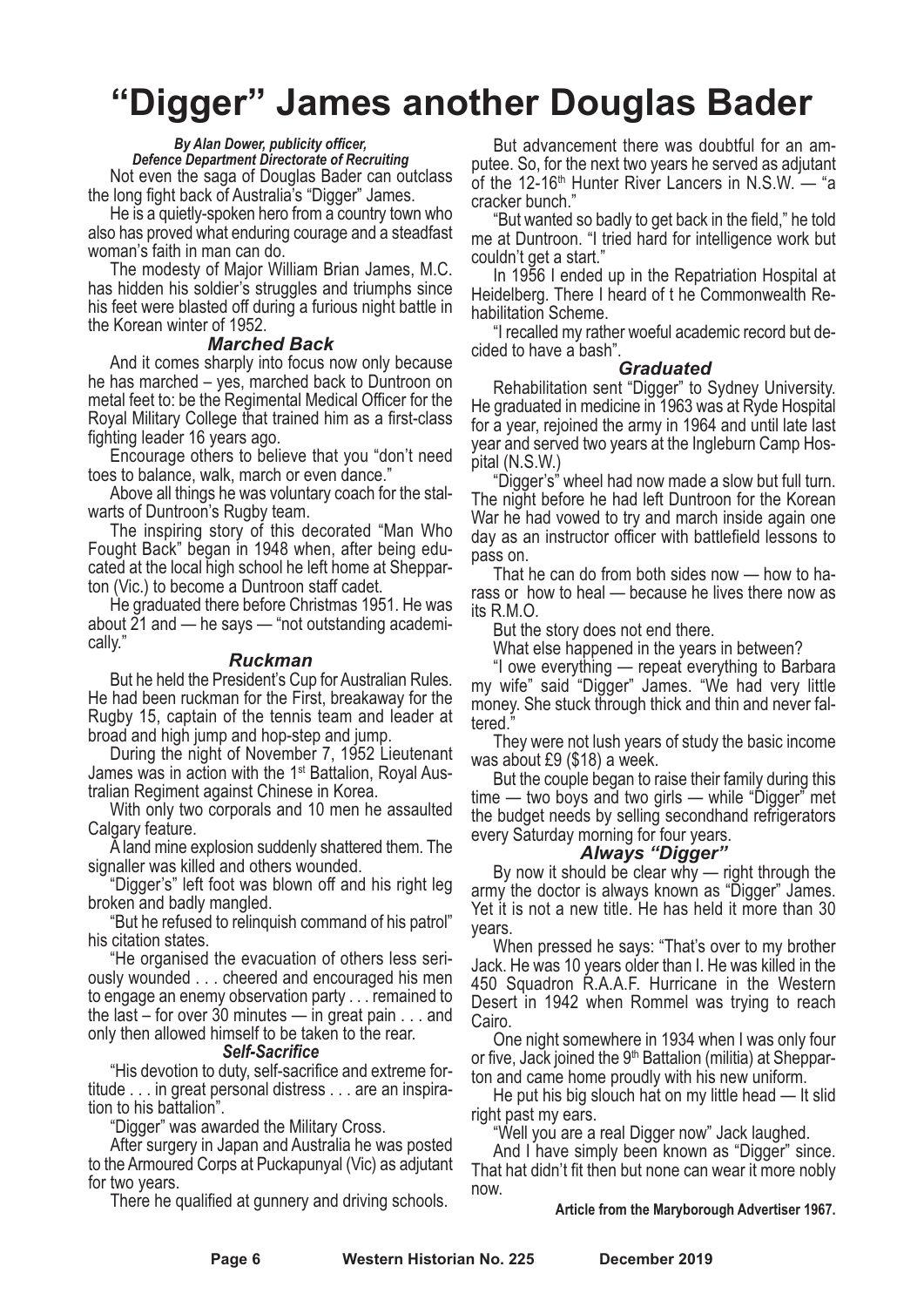### **Bealiba Railway Station is an important asset — to railways, town and State**

To some it's a mere name on the map to others a little more than a whistle stop but the facts show clearly that railway station No. 182 is an important asset to the railways, the town and State . . . the station is BEAL- IBA.

Bealiba, 137 miles from Melbourne on the main Mil-<br>dura line about half-way between Maryborough and St.<br>Arnaud is a big rail centre for wheat and oats.<br>A record 150,000 bushels of wheat were loaded at

Bealiba this year. Sent mainly to Geelong for export and some to the Dunolly storage.

There are two wheat storages at Bealiba. The recently installed single bin steel elevator holds 75,000 bushels and the Behlen storage 33,000 bushels.

The Behlen storage is actually a third of a prefabri-<br>cated pressed steel Behlen shed of 100,000 bushels capacity brought from the U.S.A. by the Grain Elevators Board some years ago. The remainder of the shed was erected at two other stations. The walls are supported with steel tie-rods inside to resist the outward pressure

of the wheat. The new elevator has <sup>a</sup> longer life and lower oper- ating cost than the Behlen shed. Both storages serve the same purpose of receiving, storing and outloading

wheat.<br>Bealiba district had its biggest season this year.<br>About 200,000 bushels – the second highest quantity in the State — were progressively delivered to the 60,000 bushel bulk storage bin adjacent to the wheat storages. The storage overflow of oats was railed to Portland and Geelong.

The haul of wheat and oats was handled with ma-<br>chine-like efficiency by the railways. During one week<br>in January over 100 wagons were loaded and des-

patched from Bealiba.<br>Firewood and sleepers were prominent in the sta-<br>tions outwards goods tonnage of 4,497 last financial year. There were also 1,540 bales of wool railed from Bealiba. Inwards goods tonnage last year was 1613.

#### *Quality Sleepers*

Some the best quality railway sleepers in the State are supplied from the Bealiba district. The Department has contracts with eight cutters who supplied 11,480 arey box sleepers at Bealiba station last financial year. Sleepers are inspected and bought every two weeks. by the Department's timber inspector who pays cutters on the spot.

Station master Harold Schranz and Assistant Stationmaster Frank Kupke are justly proud of their station. "The population of Bealiba is about 350 yet this station had a total revenue of \$25,341.87 last year." Is a typical remark from Mr. Schranz.

Bealiba is well served with passenger trains – two trains to and from Melbourne four days a week and one ers send their eggs by passenger train to the Egg Board

in Maryborough. The name Bealiba comes from two native words – Beal, (the red or flooded gum tree) and Ba, (a creek.)

ways in 1878 when the 32 mile section between Dunolly<br>and St. Arnaud was built by contractors Monie and Mat-

tinson at a cost of £483.<br>However it was in 1879 before J. Summerland completed the passenger platform at a cost of £545/10/0.<br>This and the town's public library built the same time were Bealiba's first public buildings, both still standing today.

Track gang No. 9 stationed at Bealiba under the control of Ganger Algy Whitford won the award for the most improved length in the Midland district last year and all five members of the gang were given the usual cash awards by the Commissioners. Their 12-mile length extends four miles on the up side of Bealiba and

A highlight for the town comes each year when the Commissioners make their northern and midland visit of inspection – one night of the five-day tour is spent at Bealiba.

**From the Maryborough Advertiser 1967.**



**elhs@bigpond.com**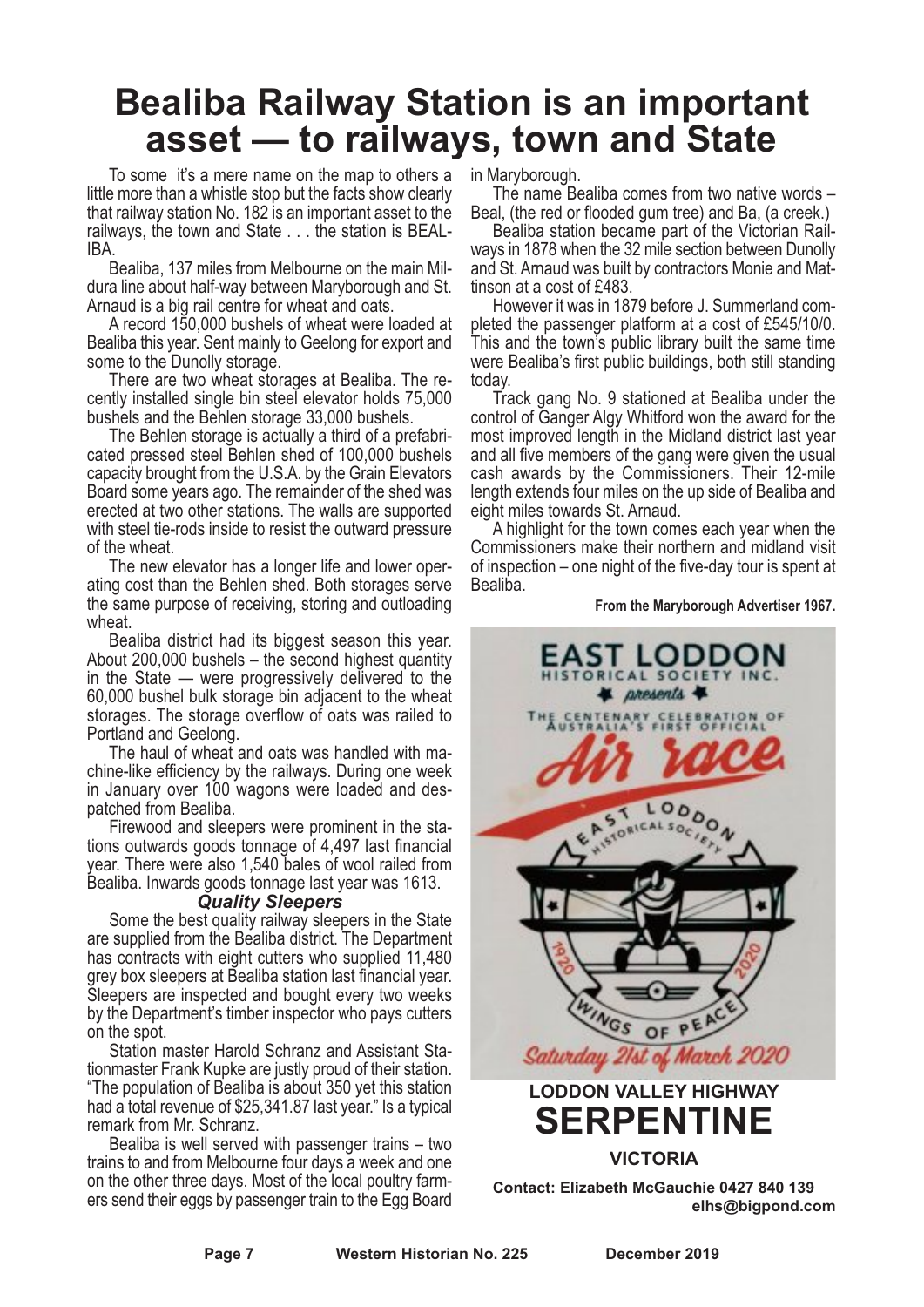## **There's a story behind Lone Pine planting**

There is quite a story behind the recent planting of the Lone Pine by Legatee Harold Krutli in Maryborough.

The planting is one of 250 trees and is part of a story  $-$  a piece of living history.

In the ANZAC sector of Gallipoli in 1915, there was a solitary stunted pine growing on scrubby plateau. The tree was of <sup>a</sup> species, indigenous to the Mediteranean, known botanically as Pinus Brutia; but more popularly

called Aleppo Pine.<br>This particular lone specimen was very conspicuous<br>and served to provide name for the plateau Lone Pine.

The fighting was so tough that the locality became. symbolic of bravery in this campaign, where pre-emi- nently the Australian spirit proved itself and the world

came to realise that a new nation had come into being.<br>Later Lone Pine was the scene of one of the most<br>critical rearguard positions of the Gallipoli campaign enabling the withdrawal of the main body to take place in security – <sup>a</sup> defeat which was indeed turned into <sup>a</sup> vic- tory.

After a half century the Lone Pine tree itself was dead. But it so happened that at the time of the withdrawal an Anzac, the late Eric Watson of the 24<sup>th</sup> Bat-<br>talion, picked up a cone from the now famous tree and carried it away as a souvenir. That was in December 1915. Some twelve years later a party of  $24<sup>th</sup>$  Battalion diggers which included the late Legatees Stanley Savige and Robert Irvine both foundation members of Legacy were reminiscing at the fireside of the owner of

The idea of raising some seed from the unique cone of the mantelshelf was explored

They tried and they succeeded; four seedlings were raised and one became the first tree planted at the Shrine of Remembrance – the  $24<sup>th</sup>$  Battalion tree. In Australia the Lone Pine of Gallipoli lived again.

In 1964 Legatee Tom Griffiths then President of the Warrnambool Legacy and Frank Doolin of Melbourne suggested that seedlings should be raised in the jubilee year of Gallipoli. The object to planting memorial trees throughout the Commonwealth to remind the new gen- eration of the sacrifice made by comrades-in-arms in <sup>a</sup> campaign which was virtually the birth of our nation as

<sup>a</sup> power. The project was outlined in <sup>a</sup> paper presented to the Perth Conference in <sup>1965</sup> and was strongly supported. Melbourne Legacy then undertook the propagation and distribution of the seedlings through the Legacy Clubs

of Austrralia. Seedlings were raised from seeds taken from the 24<sup>th</sup> Battaliion tree at the Shrine of Remembrance and germinated and established by the Forests Commission of Victoria at the State Nursery at Macedon during 1965.

The distribution of seedlings has now been completed and standard bronze plaques are ordered so that in due course — the trees can be identified as Lone Pine Memorials.



**Lone Pine seedling**

In all locations Legacy Clubs have launched this project with due reverence and in <sup>a</sup> spirit of re-dedica- tion to the Legacy concept of service, have planted sec- ond generation descendants of the lone Piner.

**From the Maryborough Advertiser 1967**

**Book Launch Invitation Ouyen District Historical & Genealogy Centre and Monash University Publishing are delighted to invite you to the launch of**

**Mallee Country Land, People, History**

**Saturday, December 14, 2019**

**Roxy Theatre 19 Oke Street, Ouyen, Victoria**

**RSVP by December 10, 2019 (03) 5092 1763**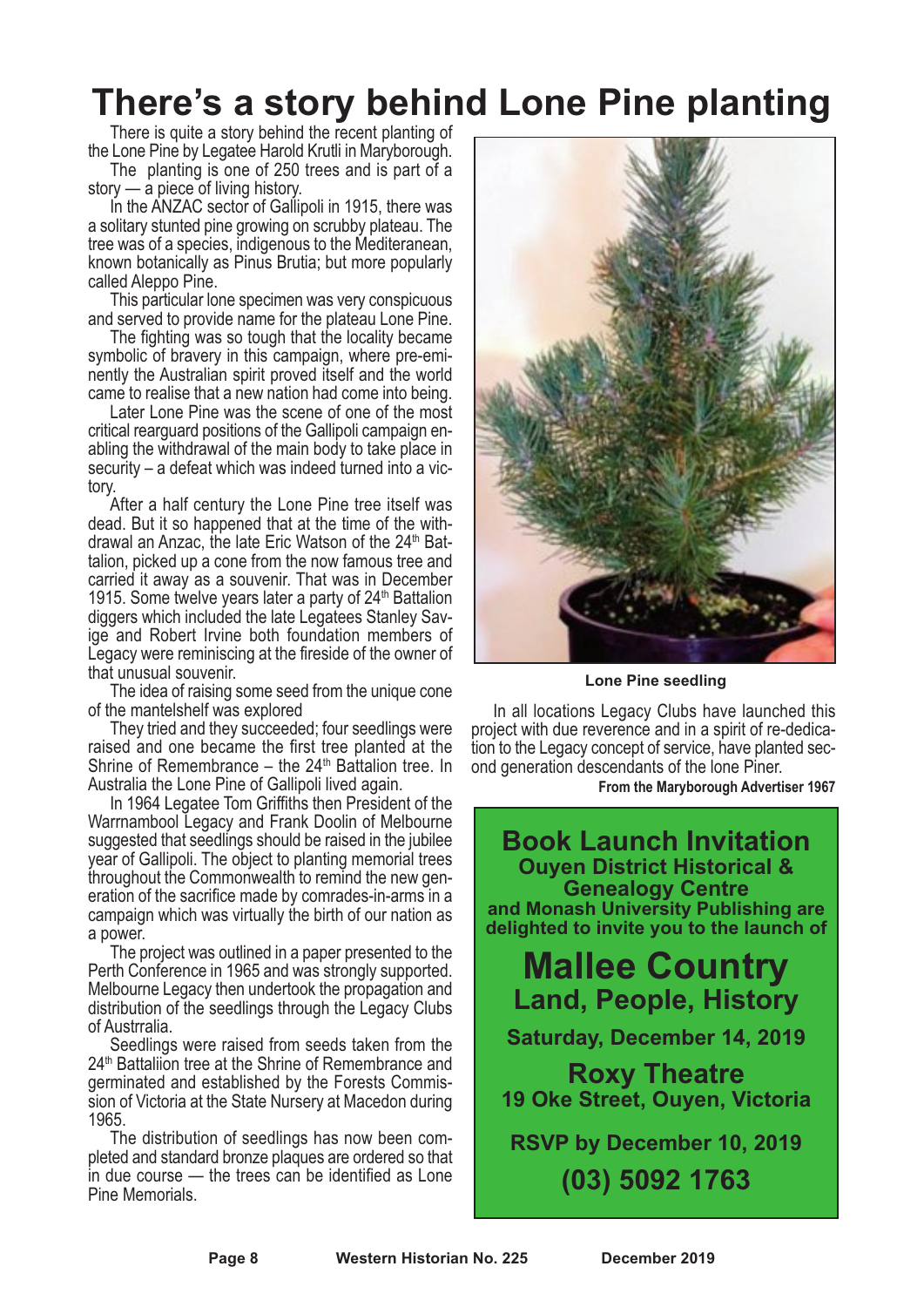### **News of Nhill & District Historical Society Inc.**

We held the Annual General Meeting in August and John Deckert was elected to the position of president. John thanked all of the members present for the opportunity to carry on the good work done by past presidents of the organisation. He especially thanked Valda Deckert for her dedicated work during the past few years and hoped to enjoy her support into the future. He stated that her effort and knowledge were two attributes that the Society did not want to lose.

John has given a great deal of thought into what he sees for the future of the Nhill and District Historical Society Inc and a letter from him to this effect follows.

#### **From the President**

I've been a member of the Nhill Historical Society for more than half my life — probably the longest term of membership ever. I used to think that it was an impressive record until now. The record may be OK but never before have I realised how little I really knew about the workings of this organisation. It has been a huge learning curve. Where do I start?

I decided to look at the Society as a new business of which I had just become manager. The first thing to do is a stock-take to accurately determine the assets of the business. It sounds easy. In a business, according to the tax law, <sup>a</sup> stock-take must be done every year. In the Nhill Historical Society, during its 58-year history, <sup>I</sup> doubt that there has ever been <sup>a</sup> stocktake done. This could be <sup>a</sup> daunting task but we don't have the

time constraint of a tax return and there is a lot of work already done in the past and more recently by Kay and her volunteers. There are various lists and catalogue entries, groupings of books, organised filing cabinets etc. etc. So then where do I start?

My hobbies as far back as I can remember have been books, maps and photographs so without any conscious thought it became apparent to me that the Nhill and District Historical Society has two main sections — records and artefacts.

I am interested in the records; early maps of the town and district, books related to the area, records researched by numerous past members, and numerous past members, and

especially my own passion — historical photographs. That leaves only the artefact side of the Society and it is obvious that the artefacts are being well looked after by Kay and her volunteers. My interest, after by Kay and her volunteers. My interest, particularly in wedding dresses, is practically zero. However I do realise that the Society has an excellent collection and there must be ways that we can benefit from that.

Enough of my ramblings. It is time to let members know the outcome of a few events that have happened since the last meeting.

1. Our main printer came up with an error message. The problem appeared to be with the ink cartridges but unfortunately, after considerable expense, the printer is now off to E-Waste.

Does anyone use Epson ink jet cartridges

Numbered 81N? We have <sup>a</sup> full set never been used. 2. We did have <sup>a</sup> small win out of the printer problem. We installed a very efficient black only laser printer for the cost of \$100 and installed the scanner that has been idle for sometime. We also have a colour printer on "Kay's computer so our needs are well covered at present.

3. To say we did this and that may imply that Kay and I did this computer set up is not the case at all. We used the services of 'Spiro' the computer expert who comes to Nhill every Thursday and Friday. He works fast, he does the repairs on the spot and knows more about computers than Kay and I will ever know.

4. Kay has convinced me that an A3 scanner capable of scanning our last ten years of Nhill Free Press papers would be a good investment. The fact that it will also scan maps and large photos seems to be a good feature. We will be keen to apply for a grant in the hope that we can get enough money to cover the cost of a scanner and accessories.

My first two months as president have been interesting, almost exciting. I have some wild ideas for the future.

Please come along to the next meeting to keep my enthusiasm in check.

#### **John Deckert.**



**While at the Derrinallum Southern zone meeting on October 20 I met up with Elizabeth O'Callaghan author of the book "Around the Elephant." Elizabeth is a member of the Warrnambool Historical Society.**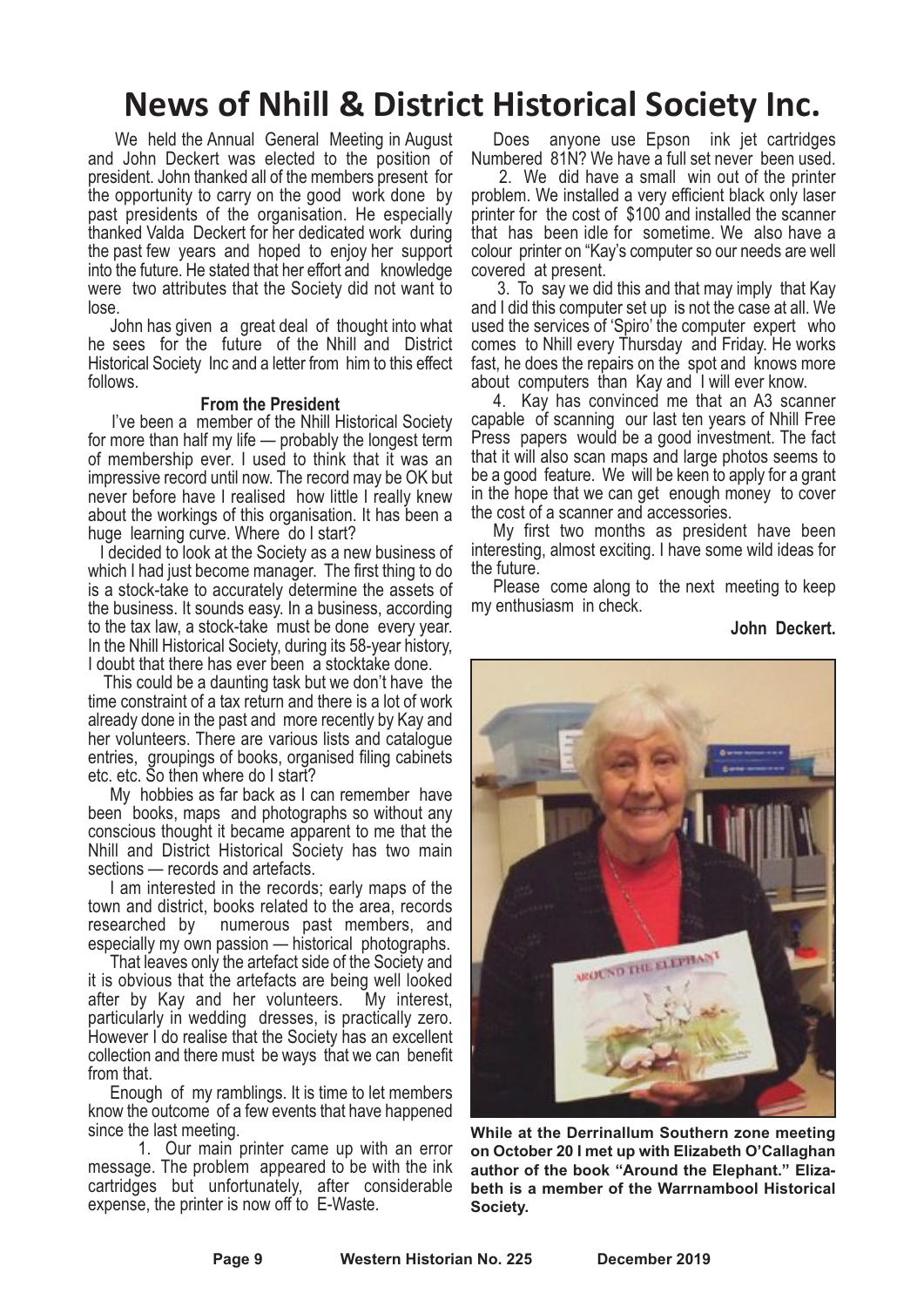## **Is the Bealiba Beast a Tasmanian Tiger**

Is the Bealiba Beast a Tasmanian Tiger or Thylacine?<br>Perhaps some day soon the question will be an-

swered.<br>Phis question has been asked following the descrip-<br>tion\_given\_by\_Mr\_and\_Mrs\_John\_Clayton\_of\_Golden Square (Bendigo) who saw a peculiar animal between

Dunolly and Maryborough recently. According to reports and nature articles the Tasman- ian Tiger or Thylacine is thought to be extinct but at present a search is being carried out in the Naracoorte district of South Australia following the reported sighting of <sup>a</sup> peculiar animal there. The Thylacine is reported to have stripes across

the rump and a very long tail.

#### **Loping Action**

The animal seen by Mr and Mrs Clayton was stated by them to have a very long black and white ringed tail – to have had a shaggy golden coloured body and to have a short head. It ran with a peculiar loping action.

The strange animal seen near Naracoorte is re-

## **Rainbow Historical Society zone report**

#### *A busy year at the Rainbow Archives*

The following is the Rainbow Archive and Historical Society President's report for 2018-19 presented by

Diane Wall at the recent Annual General Meeting.<br>What a year it has been. Let me begin by acknowl-<br>edging the passing of two of our most valued members<br>Marjorie Wallis and Warwick Frazer.

Marjorie was an inaugural member — very hands on in the early days of setting up the archive; a wise mentor and most knowledgeable about local history

and people. Warwick was <sup>a</sup> godsend when he joined the Archive. His knowledge of computers, sound and film was wide and experienced; he was a wonderful fit for the Archive objectives and will be sorely missed. This year has been really busy. My special thanks

go to the volunteers who packed up the library books and shelved and transported them to the Oasis and Ruth Gosling who helped sort and cull those books no<br>longer required.

Thanks also to Bill Stirland and Steve Lees who re-<br>built and installed the shelves in the Bell Room at the Oasis and where the library is now located and opened for business. It was a huge task at short notice and I am sincerely grateful for the effort.

Our Secretary, Peter Ralph, has put in a steller year — not only for his contribution to Archive matters but also his involvement with the Back to School Committee for this coming November.

ported to have had an easy lope with blackish marks or stripes across its rump quite undoglike in form being very leggy with low hocks and with a tapering long tail.

**Don't Shoot**<br>There appears to be some strange animal wandering the country in the Bealiba-Rheola-Dunolly districts.<br>Other sightings have appeared in Gippsland.<br>Wildlife Department officials have asked that people

do not shoot it. They would much prefer to have the animal taken alive.

The Tasmanian Wolf or Thylacine is a native of Tasmania and it was thought to be extinct on the island and the mainland.

Naturalists agree that the chances of one being found are very unlikely – but they would certainly hope that one would be.

Any person who sees an unfamiliar animal in this area is asked not to shoot or molest it — but to report to the Advertiser, Mr Jack Rogan at the Post Ofice or to their nearest Forests officer.

**From the Maryborough Advertiser 1968**

<sup>I</sup> note with thanks the presence of his Chief of Staff, wife Denise assisting with sorting of newspapers and donations to the Archive collection; and at our Film Afternoon. His collecting of items and production of historic photo folders for the Bowhaven residents and available at the 50s Café have stirred up a lot of favourable comment among locals and visitors to the town.

Peter has also been very involved in the selection of material and presentation of our film afternoons which have been very well attended. Smith family photos, local waterway photos, 2018 Eduro film, Mal Dren-<br>del's slides and Claire White's early Yaapeet photos.<br>Thank you to all those who made their photos and

slides available. Treasurer Ruth Gosling also deserves <sup>a</sup> mention not only for her fiscal role (she keeps <sup>a</sup> firm eye on our bot- tom line) but has handled research on the film side of things and family history too and stepped in to take on

the computer role for the Yaapeet presentation. All the members bring their own special expertise to the Archive and I thank them most sincerely — they are always ready to take on a task or help with another.

Our collection keeps growing, we need more members as always and the richness of our local history issuch a pleasure to learn about and preserve.

*From the Rainbow-Jeparit Argus Sept. 26, 2019*

### **It's your newsletter— have your say**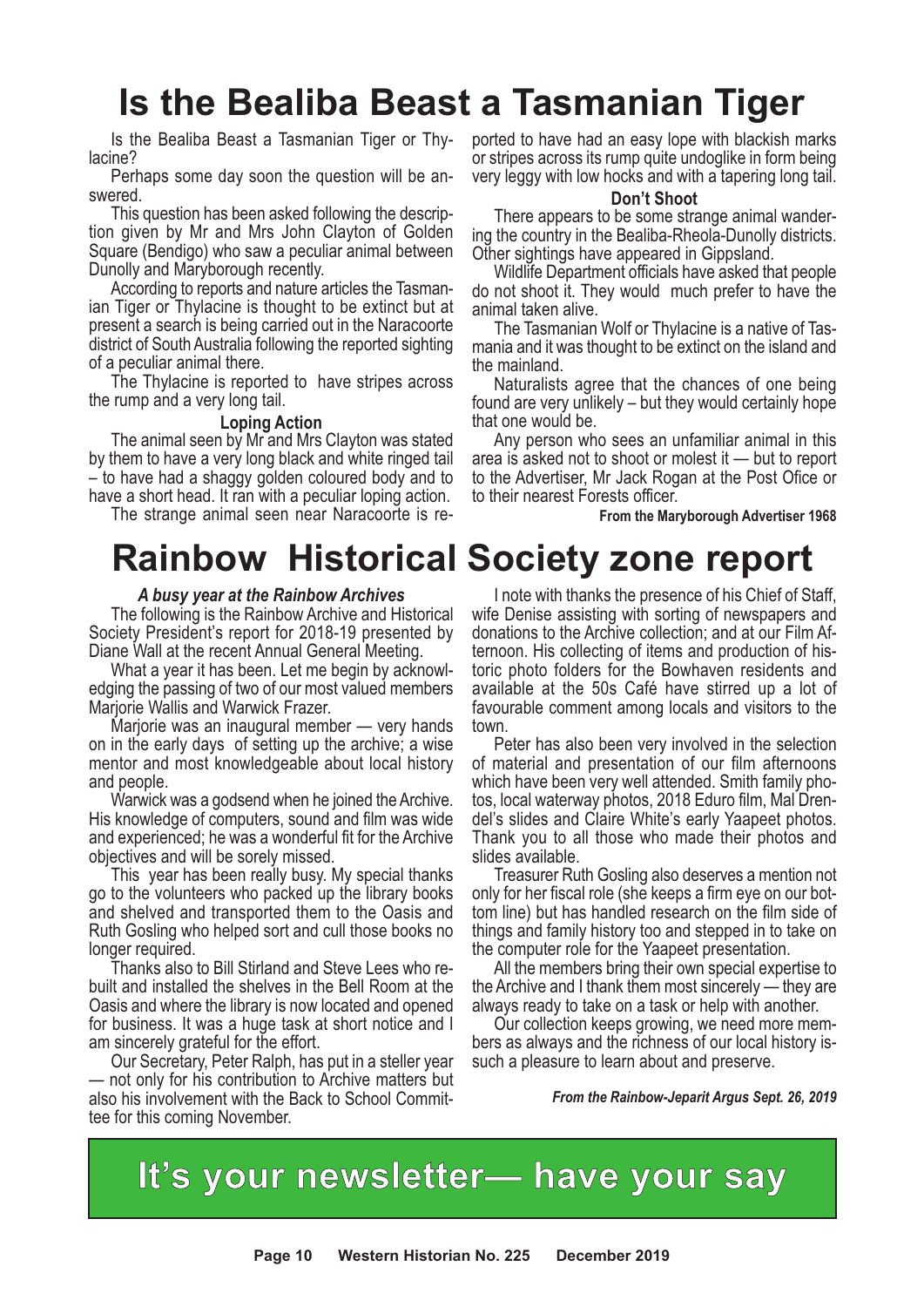## **Warracknabeal and District Historical Society zone report**

Last May members travelled down to Ballarat, had lunch at the Beechworth Bakery and then headed to Buninyong to visit the homestead known as Boninyong (where the Scott family originally settled). Celia and Graeme Burnham greeted us — Celia is a direct descendant of the Scott Bros. who were the first settlers in Warracknabeal. We were welcomed into their drawing room where Celia told us about her family's journey from Scotland until they finally settled at Buninyong with the men of the family herding huge numbers of sheep all the way to where Warracknabeal is now located. Celia showed us the large paintings of the early settlers and then several other rooms in the house. Graeme explained about the necessary maintenance to the home. The garden plantings have been kept (as much as is possible) as it was originally. There are



**Boninyong home of the Burnham family at Buninyong.**

#### **Photo courtesy of State Library of Victoria.**

two magnificent magnolias that were planted by Mrs Scott who had brought the plants from Scotland. These trees are now Heritage listed. We all had a wonderful day.

The Historical Centre continues to provide family research facilities. This will be made somewhat easier with a new computer to replace the one that was dying. We are able to achieve the replacement thanks to a grant from the Horsham Sports and Community Club. We have a major pigeon problem which, hopefully, has been solved (with water being sprayed on the offenders!)

Our machinery rally for this year was a great success. There was a large number of International tractors lined up on the tarmac in order of their age providing quite a spectacle for our visitors.

Museum members have attended rallies at Jeparit, Murtoa, Heywood, Barham, Rupanyup, Waikerie, Lox- ton, Wedderburn and the National Rally at Murray Bridge. Restoration continues with a Wallis tractor and

<sup>C</sup> Model Case being made ready for next year's rally. We discovered that <sup>a</sup> painting we have in the Mu- seum foyer has quite <sup>a</sup> history. It depicts Mallee rollers clearing land and was painted by Ramon Horsfield (who was quite a well-known artist last century). It was featured on the Jubilee Train (or Education Train) that travelled around Victoria in 1951. In 2005 the painting was donated to the Society after having been found under tiles in a bathroom. It was restored by a local artist and then hung in the Museum.

Our warehouse continues to expand with 1,600 active vendors. We will celebrate 21 years with a dinner in October. The front entrance has been paved and made a pedestrian only area (which has greatly improved access). The volunteers do a marvellous job with the every-day running of the store.

We have been very fortunate that the Shire (using a grant from the Federal Government) have financed the fire services tanks that had to be installed at the Museum. There is to be an official opening of them by the local Federal MP on 24 September.

Our new website is still a project on the drawing board and hopefully will be completed soon.

Several members have been busy making flowers to display as part of the local agricultural shows feature.

Happy preserving and conserving to all societies in our area.

*Articles wanted of interest from your local area for future newsletters*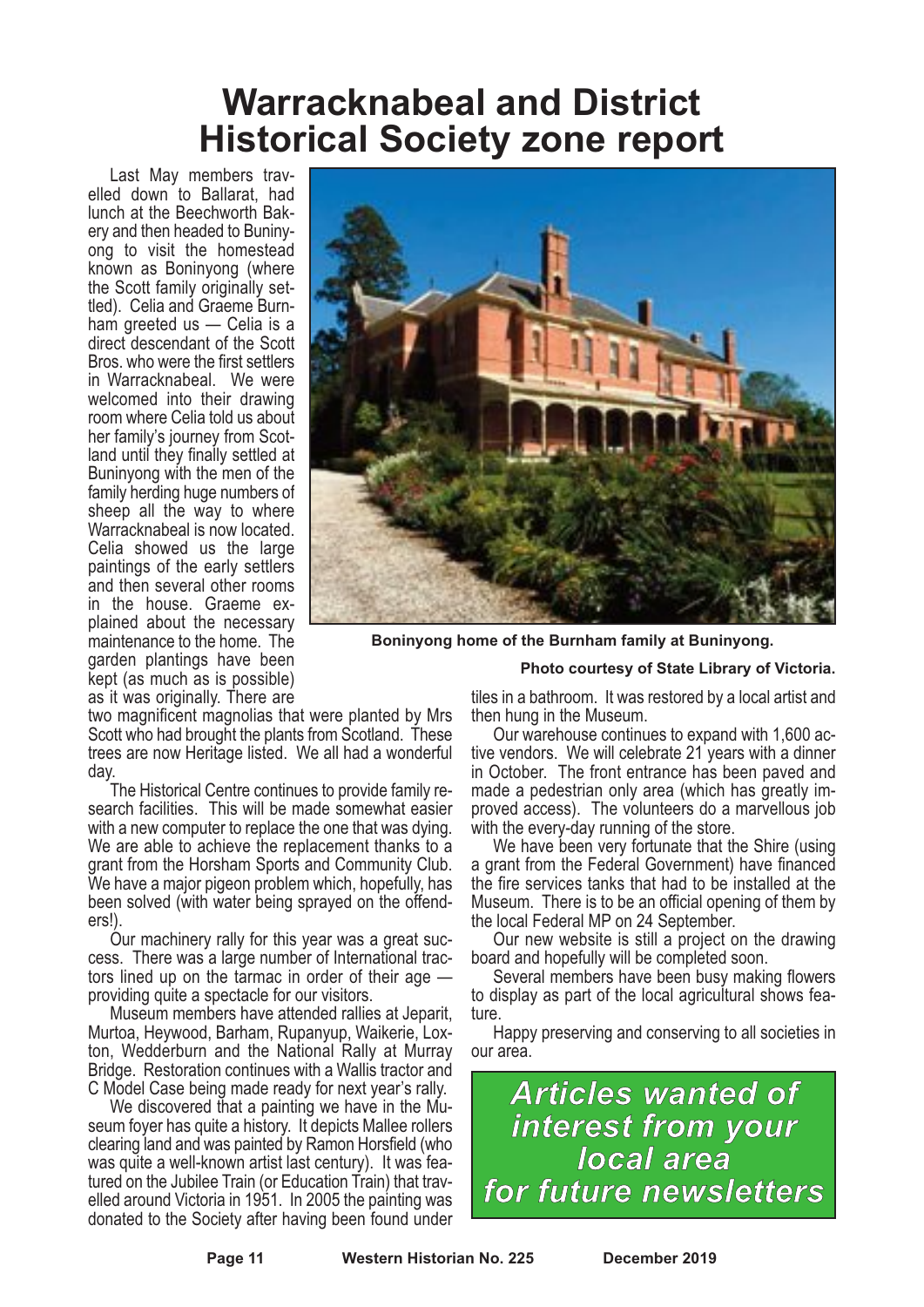## **Koroit & District Historical Society report**

At our annual meeting all office bearers were returned to their positions.

We still have a team approach to research and newsletters and do the best we can with small numbers and welcome any new members to our group. We continue to open on the second Sunday of the month from 1 - 4 pm and have a work session most Mondays from 10 am – 1 pm. On days where special events are held in Koroit we open our rooms.

Like many of you space is at a premium so we have started to investigate the possibility of a shed in the backyard to store some items such as a lawnmower and cleaning equipment - but not items from the collection.

Recently we were asked by the Lake School of Music to keep their records so we have been busy filing these and continue to add photos to our catalogue.

The NBN has come to Koroit and we have con-

tacted the Council and an internet provider to see if it can be installed in/on our 1857 building.

Around a year ago a sundial that once stood in our Botanic Gardens came to light. A couple of members have worked towards having this item reinstated in the gardens. Sounds easy but it required a permit from Heritage Victoria and the Council who are making sure it is safely restored. Lots of issues but we hope it will be on site before Christmas.

To all those interested in attending - on Saturday 10 November there will be four gardens open in an event we are running with the Rail Trail volunteer maintenance group.

Good luck to all our member societies for the coming year.

#### *Cheers from Marg*

## **Port Fairy Museum & Archives zone report**

The Port Fairy Museum and Archives have had a fantastic but frantic year.

Accreditation took place in November last year and we were informed in January that we had been ap-<br>proved accreditation for the next five years. There are always things to be attended to within a time frame with this program so we have been busy revisiting some of

these items. We received funding from The Moyne Shire Council, Pacific Hydro, The Uebergang Foundation, Port Fairy Branch of the Bendigo Bank and the donation of professional services by Martina Murrihy and Ron Cashmore to build a much needed storage facility . This was completed in June this year and we received another grant from the Public Record Office to fit out this area with a compactus, shelving and metal cupboards. We now face the task of moving our collection into it.

We were notified in September of our successful bid to take part in the Digitisation Project being run by the Museums Aust. Vic Team. This is to be run over two and a half days but the dates have yet to be finalised.

An initiative by the Visitor Information Centre to introduce many of the Port Fairy businesses and tourism enterprises to each other was run again this year it was quite successful for us because as small as our town is, many still do not know we exist.

The Exhibition team has been busy and for the Vin- tage weekend at the end of September we opened <sup>a</sup> new Exhibition "Port Fairy in the Fifties" fashion, accessories and toys and the Lillian Powling 1950's photographic collection which will run until the end of January. During that weekend we also held a big book sale to clear a surplus we had acquired due to donations and some of our own we have published. This was a very successful enterprise — both monetary and clearance.

Facebook has been very successful in spreading the word about all the exhibitions, book launches and sales — our tech savvy Carol makes all the difference.<br>In June we installed credit card facilities as more<br>and more of our visitors arrive cashless at our doors.

This seems to be working well.<br>The photograph cataloguing team have compiled an album of early photographs and presented it to the res- idents of Moyneyana house to help start conversations with family and friends regarding times past. We have

had some positive feedback from this enterprise. To keep our presence in front of the public we will hold a stall at the Port Fairy A.P. and H. Society's show. We usually sell some books, photographs and acquire a new member or two.

July saw the end of auditing our family research files, together with our history files this job has taken over three years to complete.

We are now working toward changing our indexing system to a more usable digital system — hopefully this will be completed by the end of the year.

We are launching a new book on Friday 25th October for which we received a grant from the Department of Veterans Affairs. The 311 page book by Richard Patterson called "Port Fairy Wars" relates to how the Boer wars, First and Second World Wars affected Port Fairy and tells the stories of some of the men who fought in them.

#### **Due to editor being on holidays in mid February deadline for newsletter is end of January**

*Articles wanted of interest from your local area for future newsletters*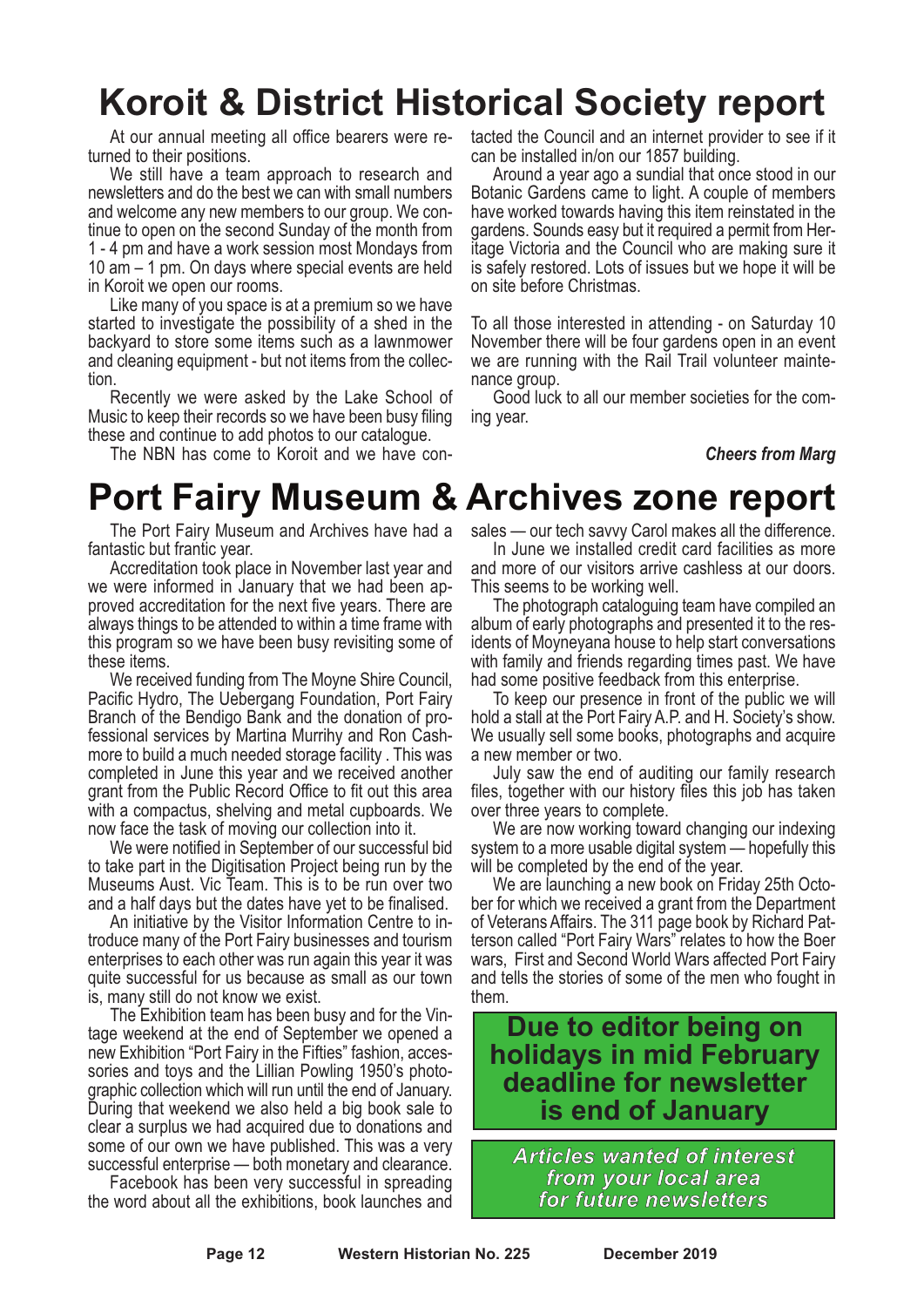## **Glenthompson History Group report**

Our History Centre has actually been closed since late May pending major repair works. Those works have finally been finished this past week and we are now in the process of getting quotes for new floor and

window coverings.<br>There were quite a lot of areas needing repair, the floor had been damaged by white ants and had become dangerous to everyone coming into the building. Sadly, this required the removal of the entire floor and our status as one of the few that still had original flooring. But the boys doing the works found a few pieces that were unaffected by the ants and cleaned them up and glued them together so we can put them on display. We were also having a serious issue with rising damp and

### **Carisbrook Historical Society zone report**

Here we are againand it's lovely to share all the interesting things that has been happening here at Carisbrook. We are still very busy indexing and sorting photos that people have given to us. We have done a few local tours to old places to which opens up more questions for me (I am a new comer to the area — 13 years I've been here and still regarded as a "newbie").

Oh how wonderful if we could only see what it was like back in the gold rush days — all those people living in the local districts compared to now — so hard to imagine how they survived all the things that we today take for granted. Talking to local people — the memories they share are just amazing.

We have also been busy with people contacting us for their history on some of their relatives that once lived a new damp causing layer was inserted into the brickwork. Along with drainage works, cleaning and repair of the roof slates and gutters, we are looking to re-open once we have the floor coverings down.

So stay tuned for our re-opening notice……….

*UPDATE: (19/12/2019) We have obtained quotes and are now trying to secure funding to help not only get our flooring finished but some new display and storage units plus block out blinds. We hope to secure this asap and look forward to a grand re-opening when*

*it's all completed. Cheers, Tracey Potatau-Wright Secretary Glenthompson Historical Group Inc. (AKA Glenthompson History Group)*

here — all very interesting and a source of learning how life was then.

We are very busy helping Alex with his next display which is quite interesting on Soldier settlers. He has worked so hard to get all the research done and it's a credit to him. We look forward to seeing the display next month.

Well it's almost the 'silly season' again so I would like to wish everyone a Merry Christmas and a safe holiday time.

> *Regards Nancy Egan, President Carisbrook Historical Society.*



**Members of the Midlands zone about to inspect the East Loddon shearing shed near Serpentine which was built in the 1870s requiring 250,000 hand-made bricks which were made on the property. The shed is believed to be the oldest shearing shed in Victoria still in use.**

**— Special thanks to the East Loddon Historical Society for a great day.**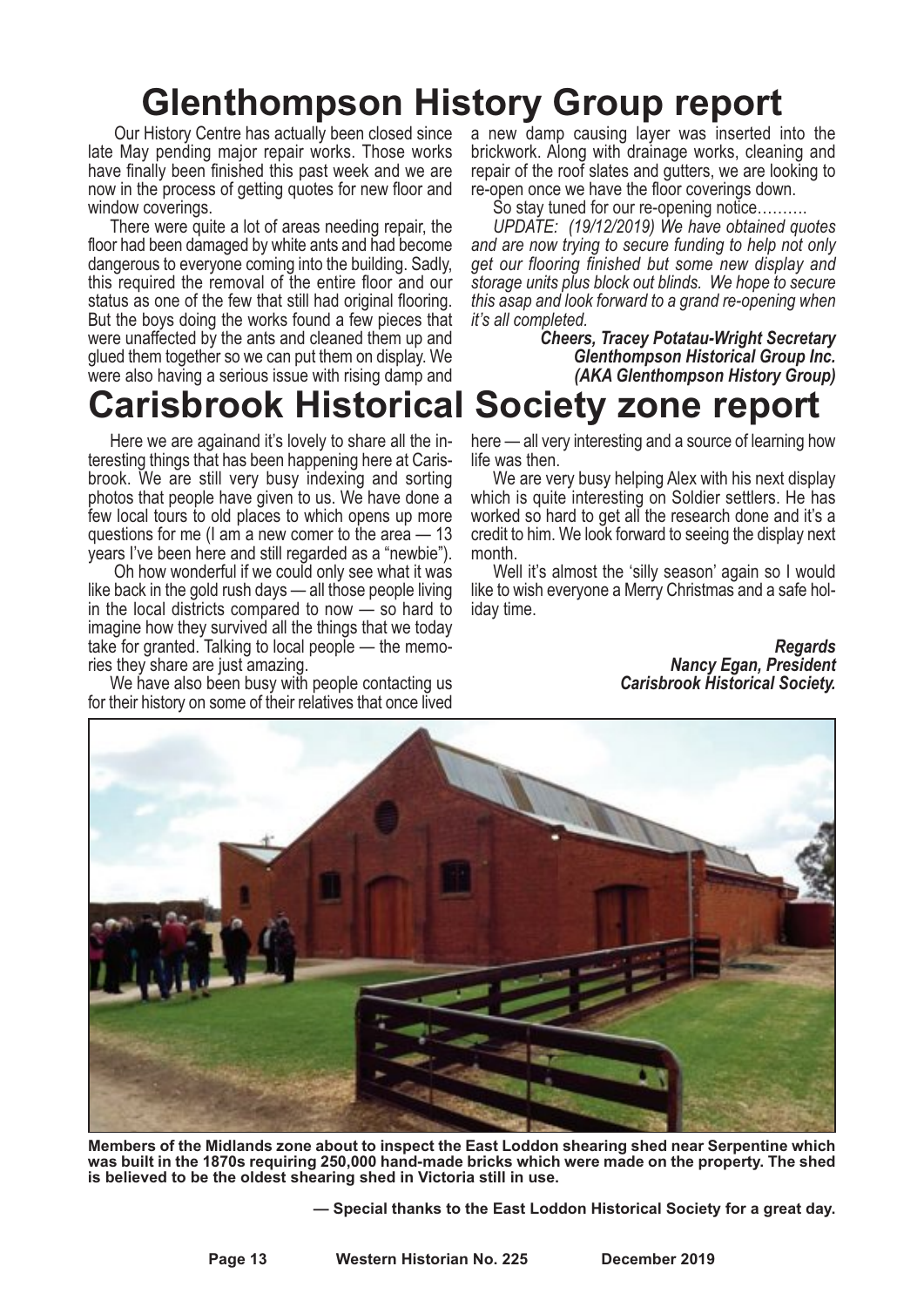## **Charlton Golden Grains Museum report**

Again we have had a busy six months. We were closed for a few of months while a new ceiling and roof was put in a section of the building. The Museum paid for a quarter of the repairs and the Shire covered the rest (for which we are very thankful.) We have been undergoing constant building repairs due to white ants since 2007 and since then have had two new floors, a new ceiling, roof, rewiring plus other flood repairs. Finally we have turned the corner and hope we don't have to pack up our collection ever again!

We took a coach full of museum members and friends to the Bendigo Art Gallery's Tudors to Windsors exhibition. Fortunately our member Diane is married to a bus driver who sometimes works for free! So we only have to cover bus hire and fuel. We also had a lovely excursion to Inglewood to look at the Eucy Mill

Museum, Courthouse, Town Hall and antiques shops. Our accreditation visit was scheduled for September but was postponed due to our building repairs. However our paperwork was submitted and they appear to be happy with our efforts. Preparing all our policies and procedures was time consuming but well worth the effort. And it gave us a move-a-long to sort out our storage area and make some progress with our uncatalogued items. Ninety percent of our collection is now catalogued (not including photos.) Our indigenous collection was assessed by staff from the Dja Dja

Wurrung Corporation and Aboriginal Victoria. This was an interesting experience and they were very thorough. Our timber shield, clubs, boomerang and spear were of particular interest. We have no provenance for these but are now confidant they came from the Dja Daj

Wurrung area. We continue to fundraise with Bingo trips to Donald and are producing our annual museum calendar in time for Christmas. We will also raffle a large photo on wood

which is always popular. We have moved into our new storage facility at the Uniting Church after installing a new floor. This will free up room for our archive which was ridiculously overcrowded. The Uniting Church catering ladies donated \$5,000 towards floor repairs in the old 1876 Wesleyan Chapel which we hope to turn into an

additional display space. Carolyn, our Secretary, completed the Anniversary Bowling Club book in time for the reunion. A big relief! It contained 100 years of the Bowling Club and 60 years of Indoor Bowls. It was launched by the granddaughter of the first Club Secretary, George Day, who was also the first Life member and Club Champion. He was the Charlton postmaster at the time and referred to as the Father of Bowls in Charlton. Next year the Croquet Club turns 140 so another book is in the pipeline.

## **Donald History Group zone report**

The Donald History Group has enjoyed a range of talks and activities this year. Average attendance at our monthly meetings was 17 with numbers boosted by the attendance of visitors on several occasions. The talks this year have covered a wide range of topics including recollections of working in the local Telephone Exchange, family histories, memories of Georgie Ah Ling our Chinese Market Gardener, establishment of environmental water holes and creation of a tourist destination around an historic Woolshed.

Our August meeting was replaced by a very interesting tour of Watchem area which was led by local farmer David Nicholls. This was to include a visit to Sammy's Lake and the property of Arthur Johnson and his daughter Ruby Goodwin after whom the Johnson Goodwin Aged Care facility in Donald is named but, be- cause of rain in the preceding days the road was im- passable. We were however able to visit the local cemetery and the former Watchem Catholic Church which is now owned by the community. There was, of course a sumptuous afternoon tea back at the

Watchem Hall.<br>In September we arranged a film afternoon which was held in the Litchfield Hall which included a variety of photos (taken by Ron Falla) of events linked to the Litchfield School and community plus some Donald films donated to the Group.

A generous request in Ron Falla's will has enabled the Group to upgrade our computer network and install a split-system air conditioner in the Archives.

After a request from the Group the Buloke Shire have erected suitable signage pointing to the Dunstan Memorial Gates at Cope Cope and the site of Sammy's Camp to the east of Donald.

One of our members, John Kumm, is working to put podcasts of talks presented at our Group meetings on to the Website which is a promising way of extending the audience for our activities.

Archivist Anne Walsh and her two assistants continue to deal with a steady flow of enquiries from near and far. We have three volunteers working on indexing past copies of the Donald Times and are progressing

through the 1980's. Two members attended the meeting at Wycheproof conducted by Sue Thompson of the History Victoria Support group. They wanted to know what areas we needed support for either in the Archives or Museum sections. RHSV are interested in organising more work- shops or Seminars in the country areas. To celebrate Heritage Week we had <sup>a</sup> marquee at

the Donald Show showing our publications, album of photos, demonstrating our web site, museum items and a raffle of five framed original postcards of Donald.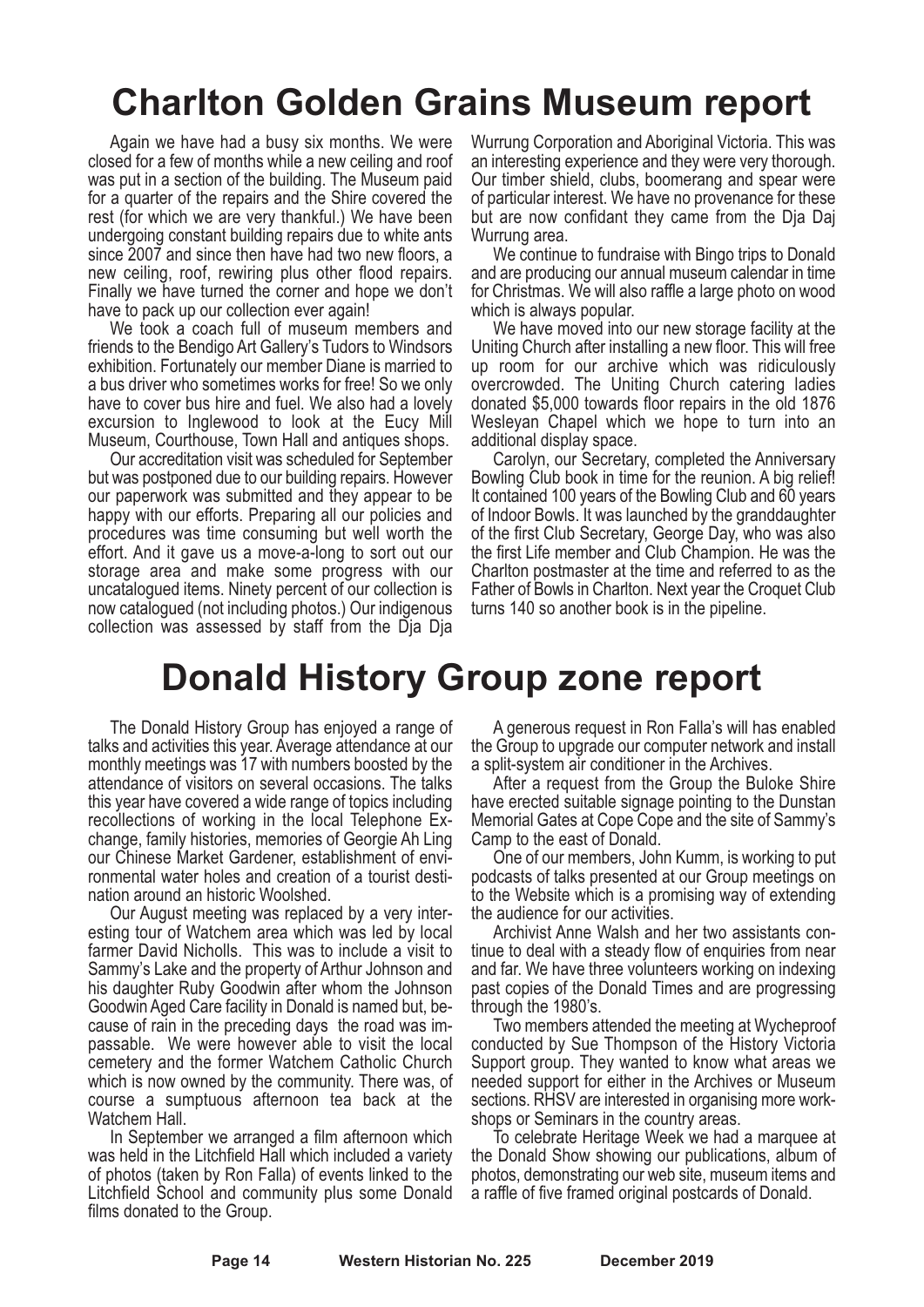### **Local soldier settlers exhibition held at Carisbrook**



*By Alex Stoneman*

The story of the local WWI soldier settlers was held in an exhibition curated by Carisbrook Historical Society (CHS) on Saturday, November 16 and Sunday, November 17 at the Carisbrook Senior Citizens Hall.

The display was inspired by the exhibition, From Battle to Farm which was held at the Old Treasury Building in Melbourne in 2016.

The Federal Government funded the digitisation of the complete official documents held at the Australian National Archives making these freely accessible on the Public Record Office of Victoria website.

Unfortunately some of the records were lost or destroyed by mould.

Over 17,000 soldiers applied for farms in Victoria and 11,000 of them were awarded blocks — mainly in irrigated country such as the Goulburn and the Murray valleys, the Mallee and in Gippsland.

The CHS exhibition included the stories of 60 WWI settlers at Carisbrook, Moolort, Baringhup West, Joyces Creek, Rodborough, Strathlea and Glengower and in- cluded documents, letters from settlers and their wives, maps, inspectors' letters and <sup>a</sup> few photos. The exhibition highlighted five detailed settler stories

and the chequered history of one farmer; block 45 at Glengower. Quite <sup>a</sup> few settlers come from the local area but

The last six months has been a busy time for AHS

Easter saw the opening of our ANZAC exhibition in the Court House featuring uniforms, photos and other memorabilia from Natimuk and district participants in the conflicts of the 20th century. The exhibition was

again opened for viewing for viewing on Anzac day. Our sound archivist, Brigitte, has been seeking out the more senior members of our community to record their stories. We see this as a vital role for the society as so much of our early history is now confined to a handful of souls.

many were not and some local soldiers took up blocks elsewhere in Victoria.

The exhibition told their stories of acquisition, struggle and eventful success or failure.

Members of the CHS have contributed detailed research on some of the settlers to provide through this exhibition stories which those who came to see the exhibition found fascinating, sad, enlightening, challenging and somewhat confusing.

The documents show the steps discharged soldiers and nurses had to go through to acquire a farm block, the terms and conditions applied by the Australian and Victorian governments to settlers and how they fared in their efforts to prosper.

CHS has contributed over \$1,000 of its own funds

to mount this exhibition. They think it helps to preserve local heritage and

enables this history to be shared with the community. Entry was <sup>a</sup> gold coin donation and the exhibition

was very well received. Two local guest speakers were in attendance Terry Alan and Fred Seers (both descendants of local WW1 soldier settlers.)

The exhibition was an interest to people from all over Victoria as well as locals

> *from the Carisbrook Mercury October 24, 2019*

### **Arapiles Historical Society zone report**

This being the year for the Natimuk Frinj festival (Nov 1, 2, 3. our members have been especially busy curating exhibitions for the Court House and, at last, an exhibition for our Garage space to be titled "The Fourth Wave" - depicting the trek and arrival of the first Ger-<br>man families to the Natimuk district.<br>The Frinj will also see the opening of The Climbing

Museum in the front room of our Research building. lt has been quite an achievement for our climbing committee to bring together memorabilia and equipment from many parts of the country.

**Continued on back page.**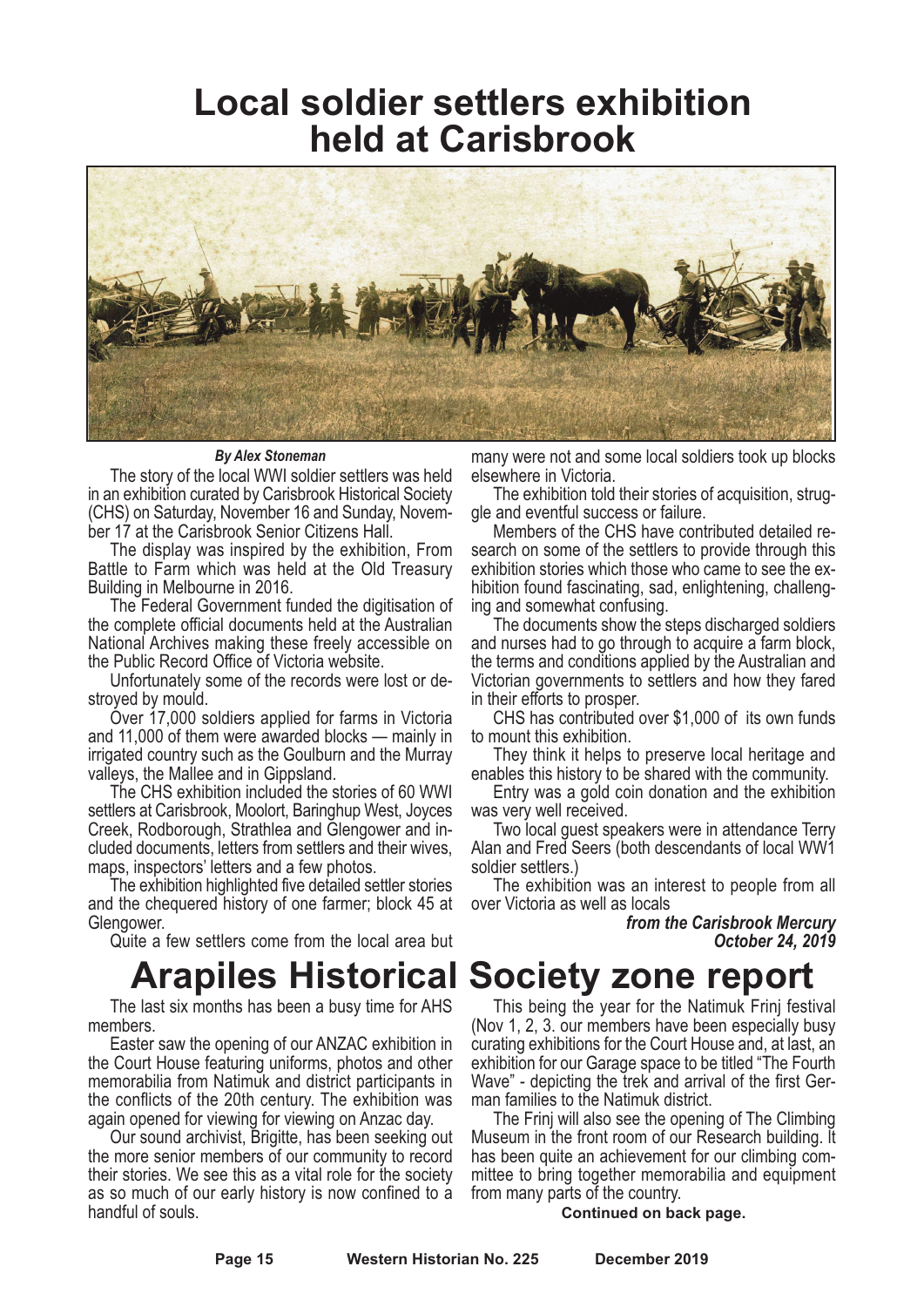## **Midlands Historical Society zone report**

Alexander Hugh (Alec) Chisholm, born in Maryborough in 1890, became famous Australia-wide as a journalist, newspaper editor, nature writer, historian, encyclopaedia editor and conservationist. Since his death in Sydney in 1977 his reputation has unfortunately faded from public view.

With just basic primary school education Chisholm spent hours in the local bushland educating himself about the local wildlife. His first job was as a journalist on the Maryborough & Dunolly Advertiser. In later years he was initiator and patron of the town's Wattle Festival.

To preserve his memory our society set up a display in the local Resource Centre as part of the National Trust Heritage Festival in April/May of this year.

One of the most difficult issues is pest management in the buildings (such as the machinery shed and the squatter's hut) which cannot be completely sealed. An interesting complication has developed recently since out gardeners identified an antechinus nest in the grounds. We are taking great care not to injure the tiny native "mouse" and its family.

In March our Society was approached by Amelia Marra, Museum Accreditation Program Manager, and invited to contribute to a Key Document Scheme designed to guide organisations through the initial steps

of the Accreditation process. Worsley Cottage was one of five MAP ing a video to highlight the diversity of MAP Museums. The key document to be used in the production was our Statement of Pur- pose.

Filming took place on April 30 fortunately a warm sunny day. Shooting included a short interview with one of our volunteers along with various activities of the group – this part to be filmed without a soundtrack to

enable a voice-over commentary to be added later.<br>On Friday August 24 more than forty people at-<br>tended the official launch of a Public Record Office funded TROVE program. This event, held in the Mary- borough Library was part of National Family History month.

With the assistance of a Local History Grant from the P.R.O. the Chinese Australian Family Historians of Victoria organised for the digitisation of the Maryborough & Dunolly Advertiser 1857-1867 — a significant period in Maryborough's history. Maryborough Midlands Historical Society co-hosted the event and had previously provided a letter of support in association with the



**Alexander Chisholm at work in the Maryborough bush.**

original application. <sup>A</sup> plaque commemorating the enormous contribu- tion made by Betty and the late Bruce Osborn to our society and to the preservation and recording of Mary- borough's history is ready for installation beside the Crepe Myrtle that was planted last year in the Worsley

Cottage garden. Our society recently provide <sup>a</sup> written response to the Central Goldfields Shire Draft Policy which seeks to regulate the leases that apply to council owned properties. We're hoping to re-negotiate our lease on Worsley Cottage and the Resource Centre in the near future.

Margaret Walkley is doing an incredible job on research and we have Shirley Shultze helping with inputting data.

#### *Barbara Nielsen, President.*

*Articles wanted of interest from your local area for future newsletters*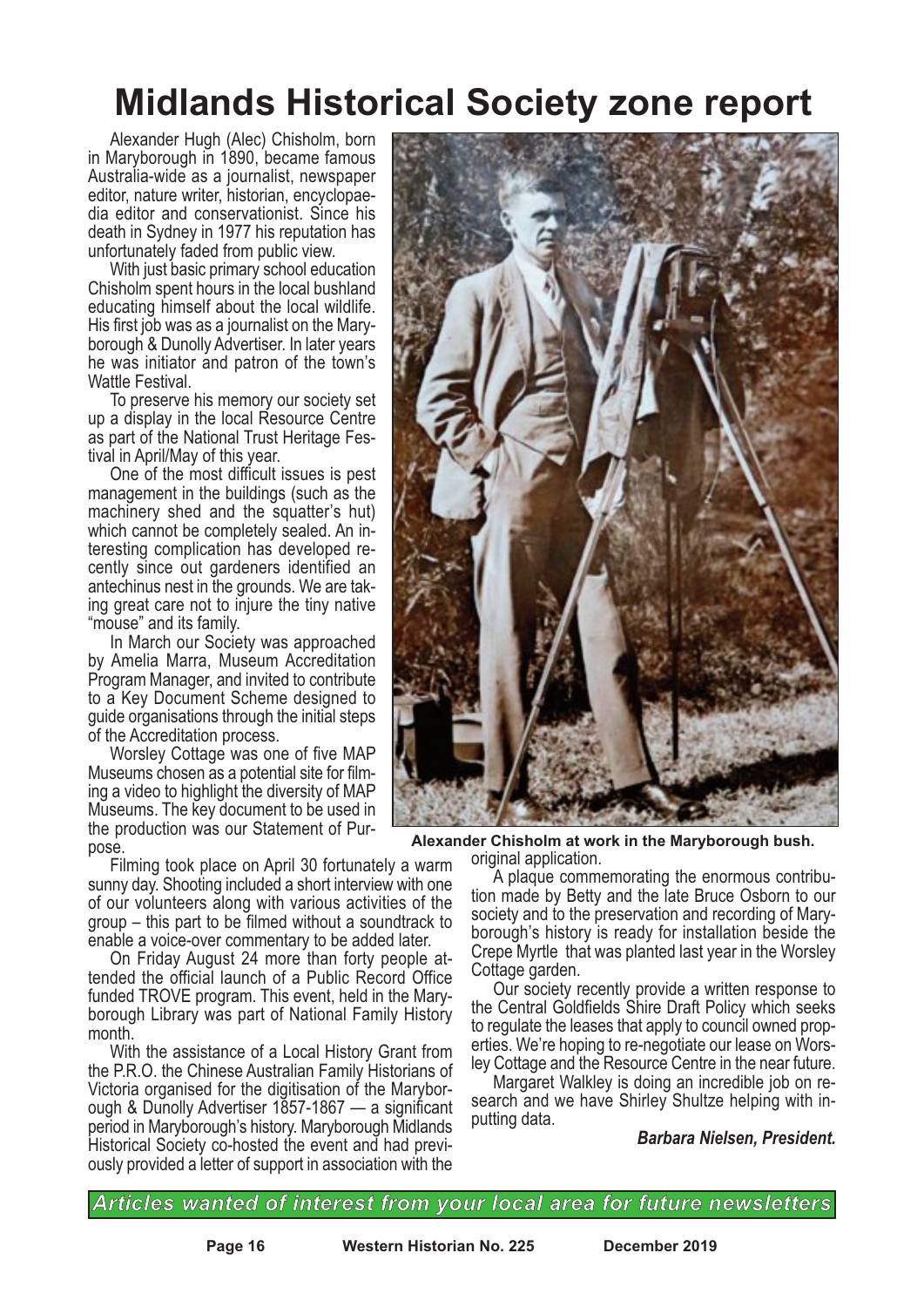## **Horsham Historical Society zone report**

On 11 September 2019 Rod Jenkinson was made a Life Member of Horsham Historical Society. Rod has been a member for 21 years and he has been scanning and improving photographs, as well as digitizing donated 8 mm and 16 mm films. Rod videos our guest speakers and edits these recordings as well as interviews with local identities as part of Horsham's history. These projects will see him occupied for many years to come.

The committee has one new member this year. At present there are three committee members over 80, one in the  $45 - 60$  age group and the rest are  $60 - 75$ . We are seeking younger people to see the society survive into the future. All committee members work actively for the

society.<br>In the last two months we have gained the support of<br>two new volunteers Kylie Moore and Robert Lowe.

There are 14 members who are multi skilled and active.

6 people trained to write up input sheets for the photo database

7 people trained to scan photos and negatives

5 people trained to operate our dbtext databases

8 people who carry out various jobs

The Horsham Historical Society rooms are busy every Tuesday and Wednesday afternoon when we are open to

the public. As well there are volunteers working every morning from Monday to Thursday when the ROOMS are closed to the public.

Our files were not in strict alpha order which led to files not being returned to the correct position. The 1,906 files have now been numbered and catalogued by drawer and file number on our database making them easier to locate. We were given 1,575 files by the Wimmera Mail Times when they downsized. These files cover the period 1980 to about 2005 and were in alphabetical order, and are also

An audit of our library of 3,345 books, reports and maps etc. has been carried out. Three books were miss-<br>ing so we need to improve management of this area.<br>On 18 October the Society held events for History

Week. A Pub Walk covering the history of the hotels had great support with 25 people attending. This event was under the control of Wendy Donald, Helen Curkpatrick<br>and Peter Ackroyd who all did an excellent job. In the afternoon we offered two sessions at 2pm and 3pm of a talk and tour of the Society rooms. These events were well supported by the committee and one member, but just three community attendees. This approach will need to be rethought in future.

**Lindsay Smith, President.**

## **Proposed WVAHS Incentive Award**

*The purpose of the award is to recognise and encourage a WVAHS member group for a project conducted in the previous year.*

A group may nominate their project at a date specified by board

The award will be decided by the WVAHS Executive prior to the AGM or alternatively voted on by members at the AGM (up to 2 votes per club) with a presentation by each nomination or finalists if too many.

## **The \$100 award will be awarded at the AGM**

**Guidelines for nominations**

What was your project? When did your project take place? How did it feature your community? How many members were involved? Where did your group source the information? Did it have public display or involvement? How many people or groups were involved?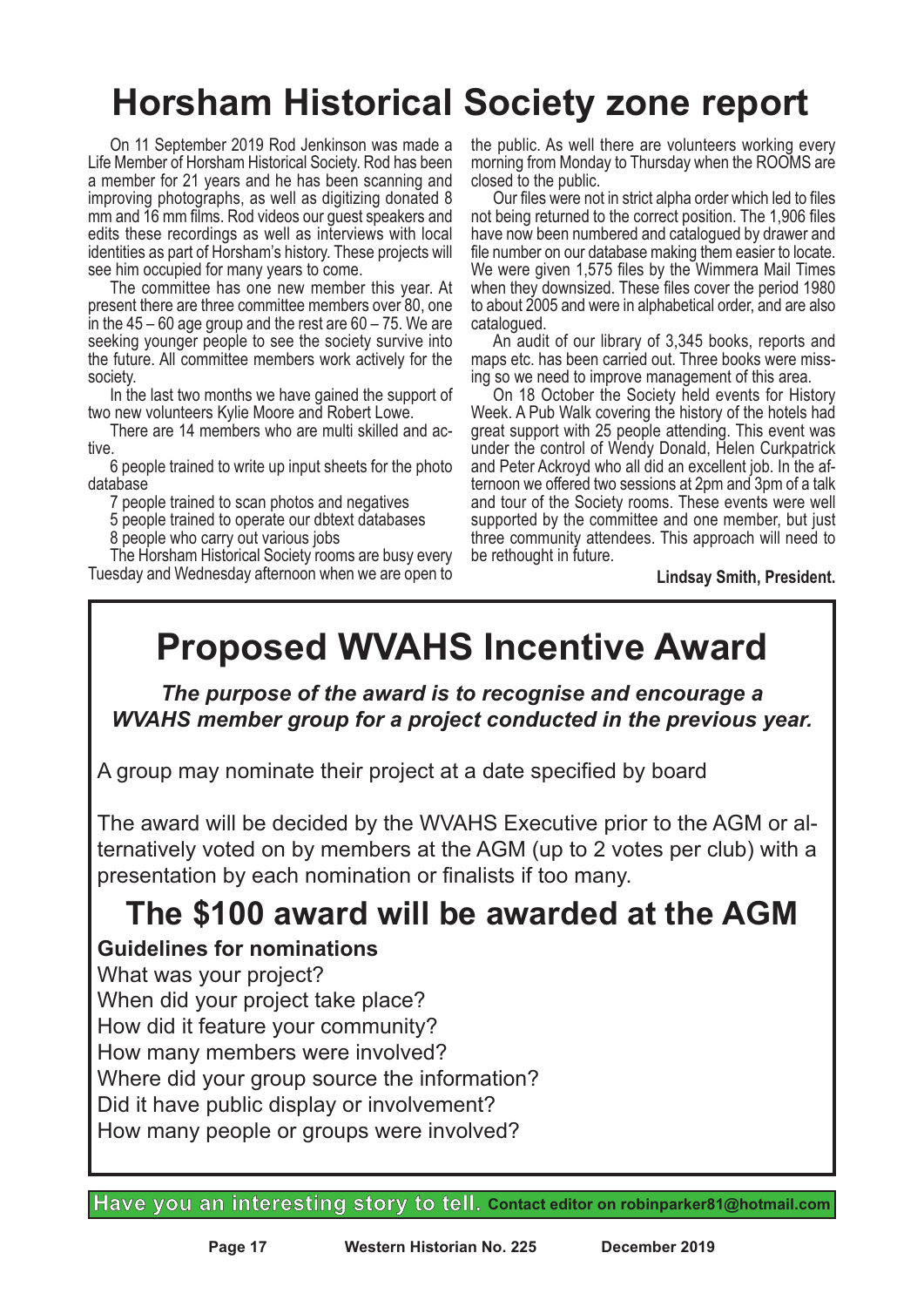### **Barham-Koondrook Historical Society zone report**

Time once again to report on our Society's activities as the year rapidly draws to a close. Hopefully we'll complete just a few more projects in the time available to add to successes for the year. But it's a good thing that our volunteers are prepared to invest many of their own personal hours outside of our one working day each week!

In addition to the many research enquiries that we've been able to handle in the usual flow of activities we've been heavily involved in three projects which have proved to be very time-consuming. Two are ongoing and revolve around organising material for separate displays relating to the tramway precinct here in Koondrook; the other was to research, plan and set-up the display needed to support the 2019 Melbourne Cup tour of country areas. This was successfully completed in time for the tour in mid-July.

Grant money has again proved to be a win-or-lose proposition with several smaller grants being denied. However we were fortunate enough to receive funding for some additional computer equipment (including an A-3 colour printer and scanner) and for some muchneeded shelving and storage items.

## **Swan Hill Historical Society zone report**

Firstly, thanks to all those who attended the Western Vic AGM in Swan Hill. We appreciated the excellent numbers who attended and feedback we received.

Over winter we held weekend meetings which has received good attendances but unfortunately our committee meetings have struggled with numbers over the past few months. We are considering different approaches to make the committee meetings successful in the new year.

For the winter meetings we try to visit outlying towns so Piangil and Ultima were our places of choice. Member Jeannette Mathews conducted considerable research and, combined with her local knowledge of Ultima, provided an interesting tour - talking on a town that opened up the Mallee with the railway. Jeanette's collection of photos helped paint the picture.

Following the donation of the Dunoon Mitchell pho- tographic collection we have had <sup>a</sup> 'slide night' showing a selection of the hundreds of photos which have been

Our 2019 A4-sized pictorial calendar — featuring River Boats — proved to be a good seller and provided some handy profits. And again we have been able to supplement our operating costs with a couple of street raffles and the very welcome funds generated by a meat raffle at the local hotel once every six weeks.

Our rooms in Punt Road (housed in the old Myall School building) have been re-painted with some financial assistance from the local Lions. We now need to look at some minor re-stumping for the School building. And, because of problems getting funding for bulk renovations for the Baptist Church building, we have made the decision to break the project into several stages. Re-stumping is the initial important step and we're heading towards target on getting this work financed. Hopefully obtaining funds or grants for the work needed in the next stages will not prove to be so difficult.

In closing I'd like to extend best wishes to our fellow Zone Societies - to your committee members, donors, visitors, customers and, most of all, your dedicated volunteers - the amount of time and effort they contribute is invaluable and noteworthy. Thank you all.

**Allan J. Tompkins, President**

digitised. We hope to have an exhibition soon.

Local GP Dr Stewart Booth provided an informative talk on death certificates and the processes involved. He had comprehensively researched the topic going back centuries and provided up to date information as well.

Research enquiries have become a bit slower of late but have given some of our newer volunteers a bit more time to learn.

My visit to the Genealogical Society of Victoria AGM was a very rewarding experience to learn more about the society, the people involved and the projects they conduct. As a result Michael Rumpff will be visiting Swan Hill on Sunday 24 November to talk on German research. Any groups are welcome to attend this free session. Enquiries to myself on *0428 584 325.*

> **Steve Pentreath, President Swan Hill Genealogical & Historical Society**

## **Goldfields Historical & Arts Society (Dunolly Museum) zone report**

The Goldfields Historical & Arts Society is not present today as we have our own celebration. This is being held at Moliagul to honour Rev John Flynn's new image on the \$20 note. John Flynn was born in Moliagul.

At Dunolly our major project has been the lining and insulating of the museum ceiling. The final section was completed in August and funded to the amount of

\$6,500 by the Bendigo Community Bank. The museum is now cleaner, brighter and has less dust.

We held two tours for the year. One was to the former Greek Village in the forest near Carisbrook and the other to Murphy's Creek where we visited sites of former buildings, a cemetery and a volcano.

*John Tully, President*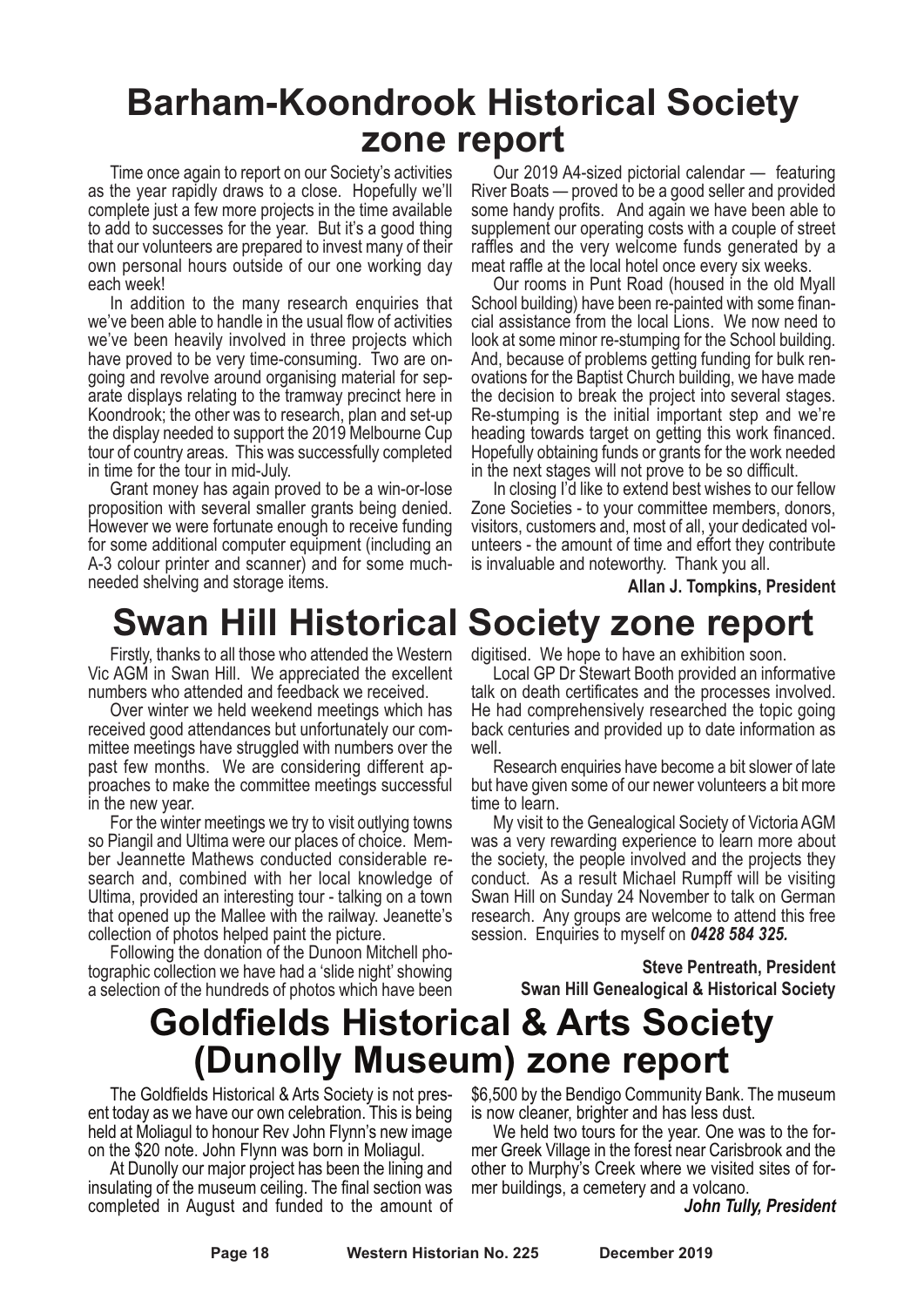## **Camperdown & District Historical Society Inc. zone report**

Since our report in March this year our Society has retained strong membership numbers, has added a few

more volunteer workers and is financially healthy. All members of the executive committee chose to continue serving in the same positions as for the previ- ous year. Book sales, research requests and photograph

sales all remain strong. Recent major acquisitions include <sup>a</sup> significant amount of records and memorabilia from Camperdown Hospital including a display and storage cabinet. Two new volunteers (highly qualified in health records) are in the process of recording the many and varied records. We need to be mindful of privacy laws relating

to some of these records. We have also received memorabilia from 'Talindert' (a property sold this week) after being in the Manifold family since settlement of this district. Another new volunteer has been instrumental in identifying the comprehensive saddlery items received. When sorted and cat- alogued some of the items will form part of <sup>a</sup> planned display on the Manifold family. Some of the items will

feature in our late October newsletter. The society once again ran the well attended 'Lec- ture program' at the Robert Burns Festival in July and

speakers are now being sourced for next year's event. An enjoyable visit for members to the Cole family property 'West Cloven Hills' was held in May and a bus trip to Budj Bim for 24 members will be held this coming

Thursday. Our end of year BYO picnic dinner will be held at 'Chocolyn Homestead' in December. Our quarterly newsletters for members, regular

Facebook posts and monthly 'Pictured Past' photos in the Camperdown Chronicle result in the community being aware of our existence.

#### *Maree Belyea, Secretary*

## **Birchip Historical Society zone report**

Birchip helped with the research of some WW1 and WW2 soldiers for the Centenary of the RSL in Birchip celebrated on the ANZAC weekend this year. Our Museum has a specific War Room of artefacts and uniform pieces plus several Honour Boards from halls and schools in the area.

We are working on funding for fencing and erecting the former GWM ditchers which were once used to dig the channels and open up our part of the Mallee. We have the once well used QBM (Queen's Bridge Motors) ditchers. The biggest is 17 tonnes and was once used to build the Waranga Channel. Two smaller ones were used on local farm channels. We have applied for unneeded cyclone fencing from Mt Wycheproof area to help secure these machines at Sunset Taylor Park on the edge of town.

School students have visited the museum this year looking for replacement photos for the Curyo Fire shed. We were able to photocopy what they needed showing the early township of Curyo.

We have received and displayed a beautiful silver trophy from the Morton Plains Tennis team from the 1930's.

We found that we once had a clothing factory which made men's coats and waterproof jackets from 1946 to

1949.<br>We have recently acquired the Young Farmers' Ho-

nour Board. The group ceased to exist in the 1990's.<br>Several family research projects have been done during the year and visits from several former town res- idents who were very happy with research done.

A successful hamper raffle to raise funds and we are also going to have funds donated to us from the local

B and S Committee who are a wonderful asset to our struggling organisations.

Two members attended a very interesting meeting run by the RHSV History Support Group on 26 September and were able to tell them the names of a treasured photo that had been in the Wycheproof log cabin collection and now in the museum. It was a photo of Joseph Lockwood and family. We have had very good interaction and help from our neighbouring societies at Charlton, Donald, Wycheproof, Watchem and Nullawil.

We supplied photos of Premiership teams for the Birchip Watchem Football Club for the reunions of 1959, 1969 and 1999 years.

Our secretary has been to Wycheproof Shire Office recently to check out Shire record books that have been stored under the stage. They are available for us when they have been scanned if we are a registered POD.

If not then they will be destroyed. How ridiculous as they have been under the Hall stage since amalgamation of the Shire or before. Ours stored there are ledger books, Country Roads Board loans and works and various other Shire loans books. We have others from earlier times. Some towns have three times as many as our 10 to check out.

Our archivist has been re indexing some of our earlier newspapers as they were no longer compatible with the computer programme being used now.

Members are going to go to Nullawil next month fora day about digitising photos.

We are still short of members but have one new one since our AGM.

#### **Maureen Donnellon, Secretary.**